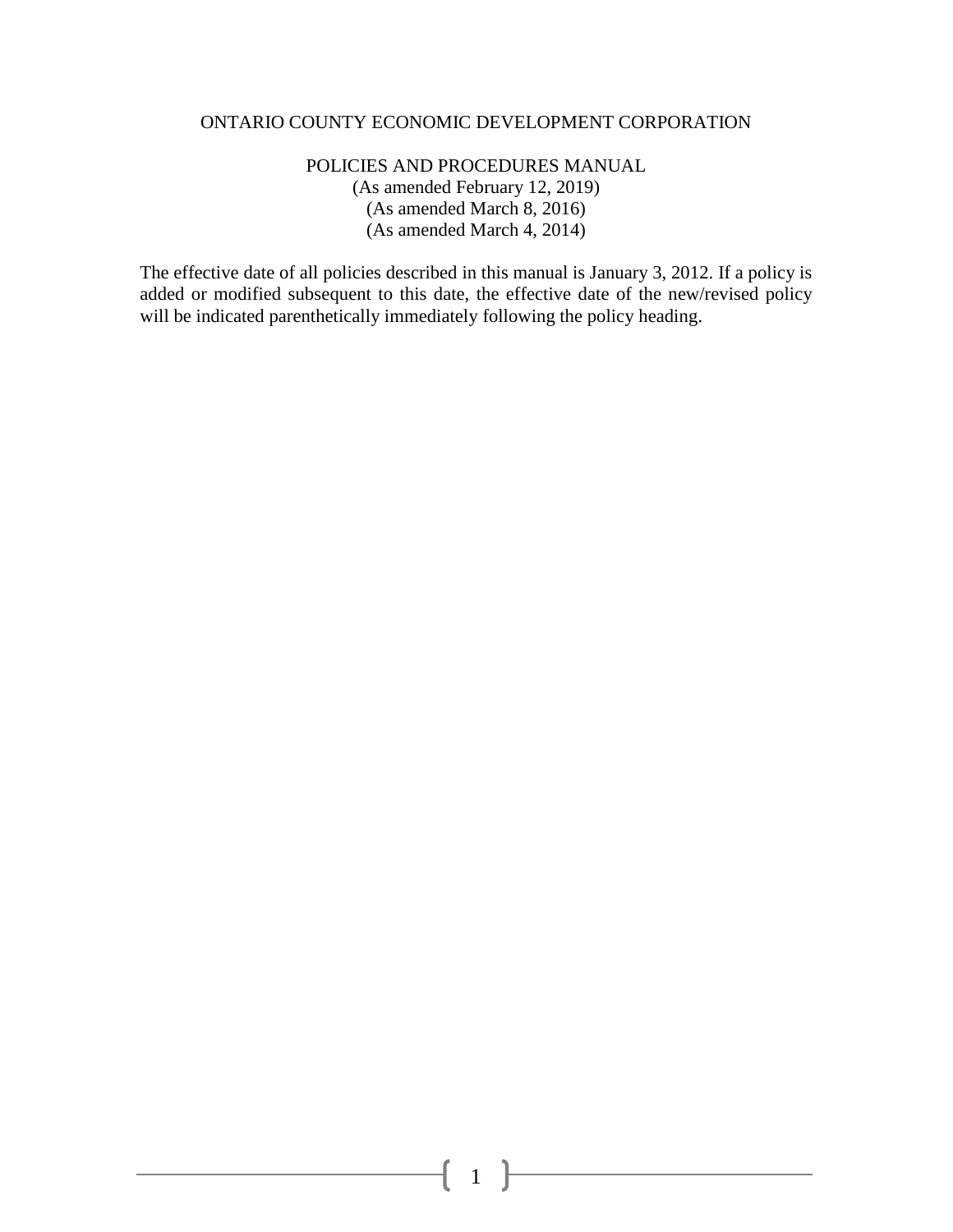#### Ontario County Economic Development Corporation

"Creative Minds Creating Wealth"

The Ontario County Economic Development Corporation (OCEDC) defines its Mission as follows:

OCEDC shall be operated exclusively for the lawful purposes of benefiting and furthering the well-being of the citizens of Ontario County, and, among other things, to principally benefit individuals of low- to moderate-income:

- By engaging in activities to relieve and reduce unemployment;
- By promoting and providing for additional employment;
- By maintaining and creating better job opportunities;
- By carrying on research for the purpose of attracting new industry to Ontario County;
- By helping to increase the tax base of Ontario County through the attraction of private sector investment; and
- By encouraging the development of, or retention of, industry and commerce in Ontario County.

*Note:* 

Statutes cited throughout this manual are subject to revision from time to time. To the extent that revisions cause this manual to be inconsistent with these statues, the statues, as amended, shall control.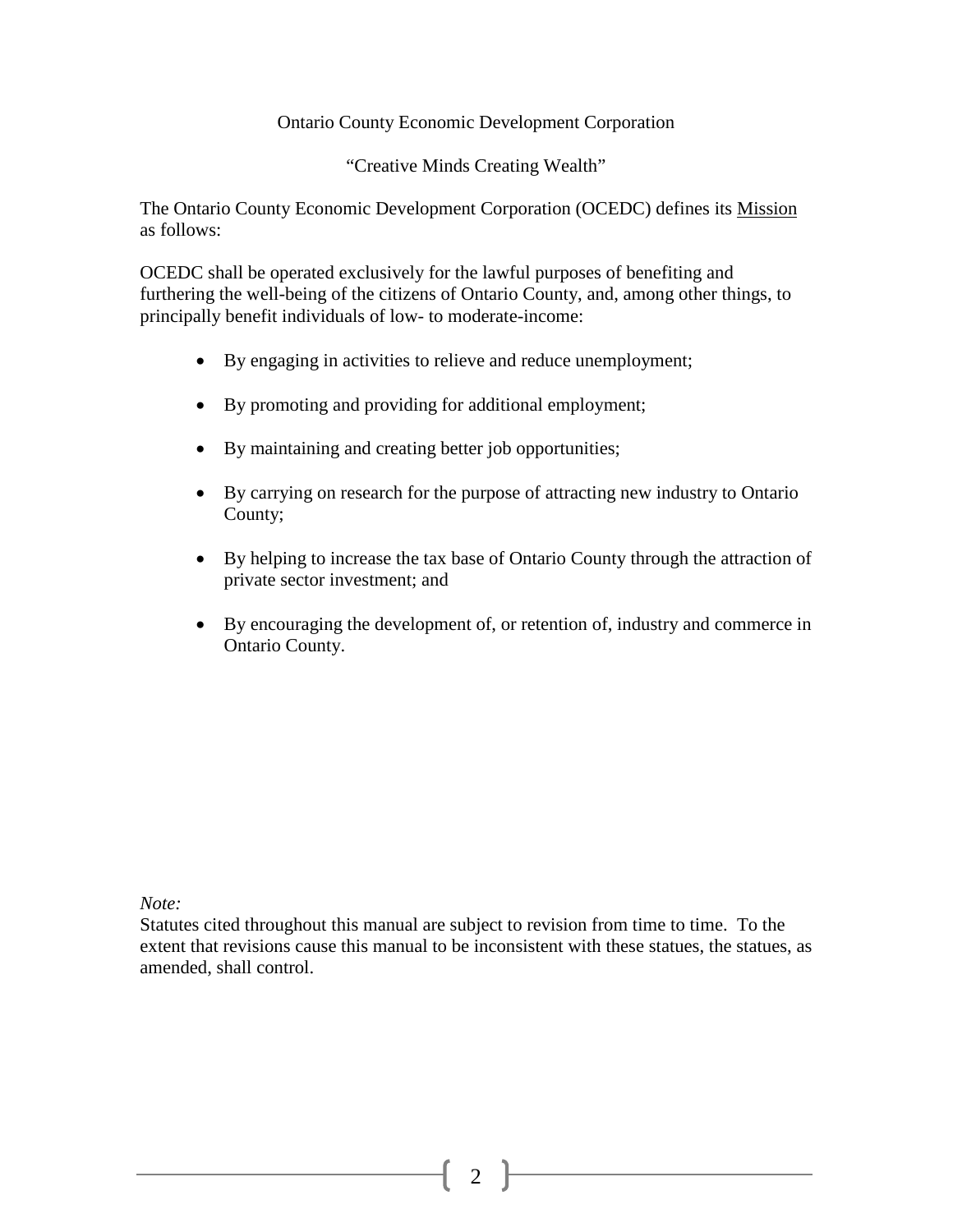| <b>GENERAL INFORMATION AND GOVERNANCE</b>         | $\overline{7}$ |
|---------------------------------------------------|----------------|
| Introduction                                      | 7              |
| <b>Economic Development Corporation Functions</b> | 7              |
| <b>Board Members</b>                              | 7              |
| <b>Officers</b>                                   | 7              |
| <b>Fiduciary Responsibility</b>                   | 8              |
| <b>COMPENSATION AND ATTENDANCE</b>                | 8              |
| <b>Board Members</b>                              | 8              |
| <b>Officers, Employees and Agents</b>             | 8              |
| Independence                                      | 8              |
| <b>Board Committees</b>                           | 9              |
| <b>Self Evaluation</b>                            | 9              |
| <b>OCEDC</b> Staff                                | 10             |
| <b>CODE OF ETHICS</b>                             | 10             |
| <b>Introduction</b>                               | 10             |
| <b>Policy</b>                                     | 10             |
| <b>Penalties</b>                                  | 11             |
| DEFENSE AND INDEMNIFICATION POLICY                | 11             |
| POLICY PROTECTING STAFF FROM RETALIATION          | 12             |
| <b>OPEN MEETINGS POLICY</b>                       | 13             |
| <b>Introduction</b>                               | 13             |
| <b>What Constitutes a Meeting</b>                 | 13             |
| Responsibilities under the Law                    | 13             |
| <b>Executive Session</b>                          | 13             |
| <b>Meeting Minutes</b>                            | 13             |
|                                                   |                |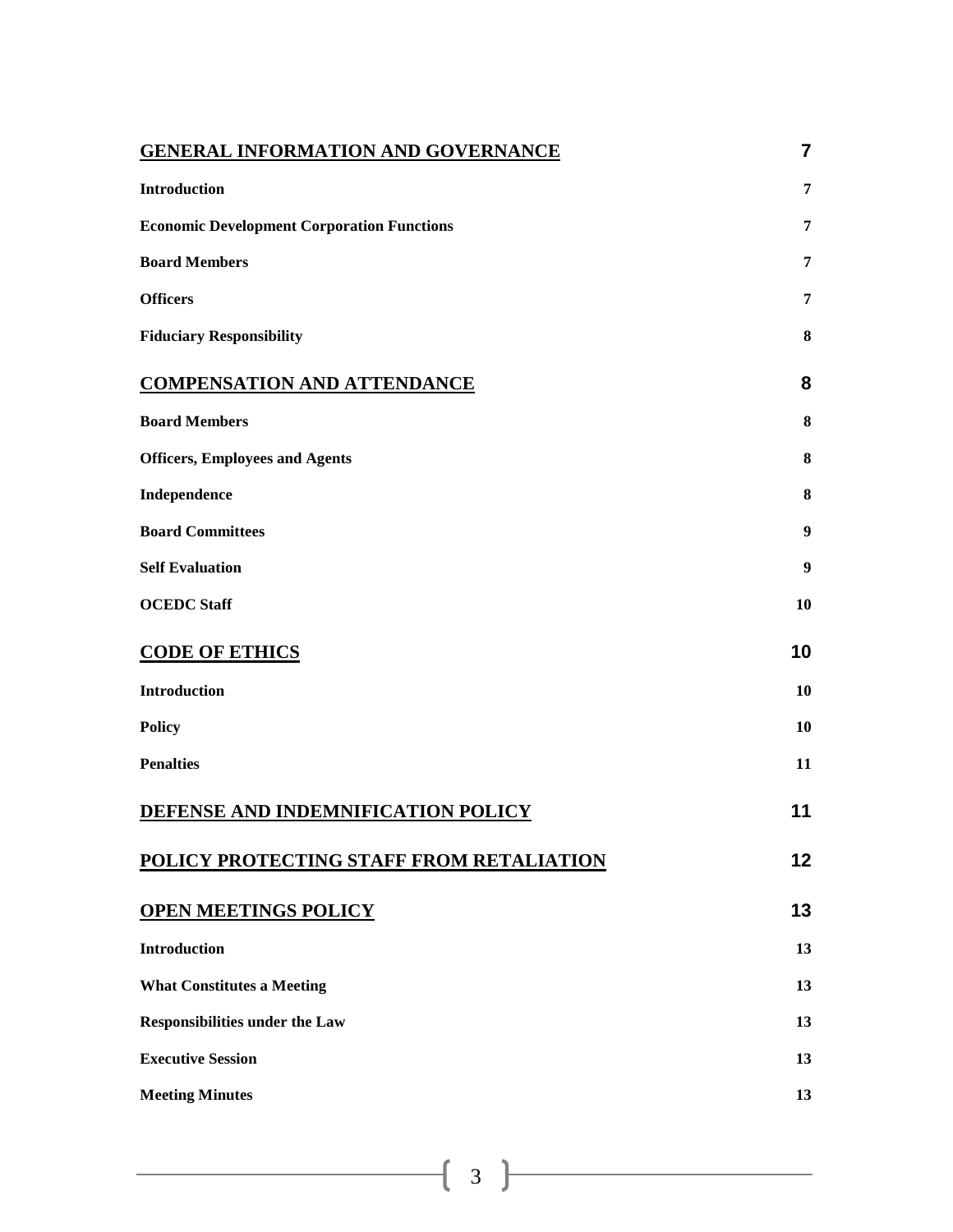| FREEDOM OF INFORMATION LAW POLICY           | 14 |
|---------------------------------------------|----|
| <b>Introduction</b>                         | 14 |
| What is a 'Record'                          | 14 |
| What Records are Accessible under FOIL      | 14 |
| <b>Records Access Officer</b>               | 15 |
| <b>Requests for Access to OCEDC Records</b> | 15 |
| <b>WEB SITE POLICY</b>                      | 15 |
| Introduction                                | 15 |
| <b>Policy</b>                               | 16 |
| <b>Permanent Disclosures</b>                | 16 |
| <b>Annual Disclosures</b>                   | 16 |
| <b>Other Reports</b>                        | 16 |
| <b>Board Reporting</b>                      | 16 |
| <b>INVESTMENT POLICY</b>                    | 17 |
| <b>Introduction</b>                         | 17 |
| <b>Permitted Investments</b>                | 17 |
| <b>Designation of Depositories</b>          | 17 |
| <b>Purchase of Investments</b>              | 17 |
| <b>INTERNAL CONTROLS</b>                    | 17 |
| <b>ACCOUNTING AND REPORTING</b>             | 18 |
| <b>Introduction</b>                         | 18 |
| <b>Accounting Systems</b>                   | 18 |
| <b>Voucher System</b>                       | 18 |
| <b>Basis of Reporting</b>                   | 18 |
| <b>Internal Reports</b>                     | 18 |
| <b>Budgets</b>                              | 18 |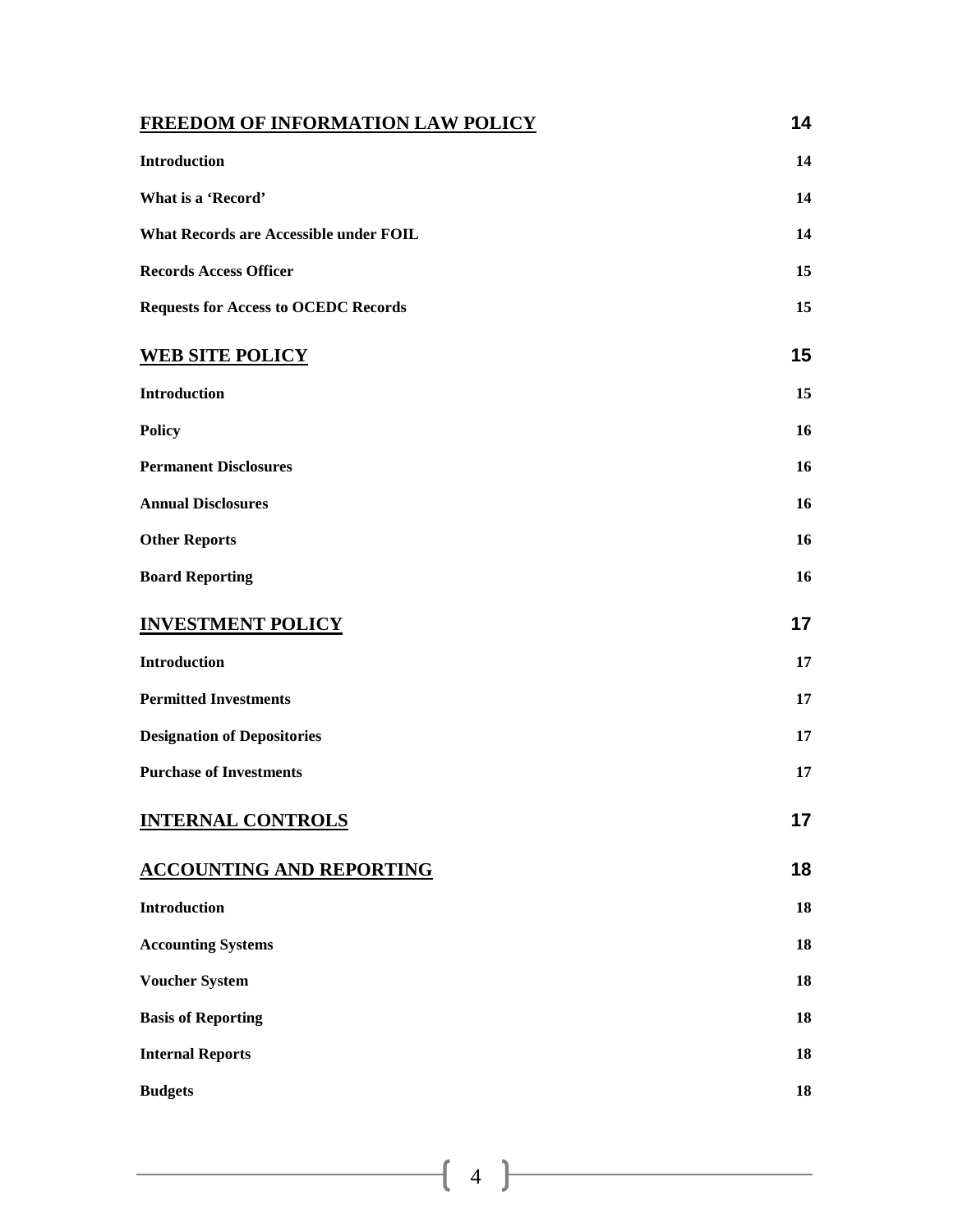| <b>Audits</b>                              | 19 |
|--------------------------------------------|----|
| <b>CASH MANAGEMENT/TREASURY</b>            | 19 |
| Introduction                               | 19 |
| <b>Bank Accounts</b>                       | 19 |
| <b>Investments</b>                         | 20 |
| <b>Debt</b>                                | 20 |
| <b>Cash Receipts</b>                       | 20 |
| <b>Cash Disbursements</b>                  | 20 |
| <b>Intra-bank or Inter-bank transfers:</b> | 21 |
| <b>Bank Reconciliations</b>                | 21 |
| <b>Reporting</b>                           | 21 |
| <b>ACCOUNTS RECEIVABLE</b>                 | 21 |
| <b>Introduction</b>                        | 21 |
| Recordkeeping                              | 22 |
| <b>Collection</b>                          | 22 |
| <b>Reserve for Doubtful Accounts</b>       | 22 |
| <b>Reporting</b>                           | 22 |
| <b>CAPITAL ASSETS</b>                      | 22 |
| <b>Introduction</b>                        | 22 |
| <b>Acquisition</b>                         | 22 |
| Recordkeeping                              | 23 |
| <b>Depreciation Guidelines</b>             | 23 |
| <b>Risk Assessment</b>                     | 23 |
| <b>Disposal</b>                            | 23 |
| <b>Exceptions to Disposal Rules</b>        | 23 |
| <b>ACCOUNTS PAYABLE &amp; PROCUREMENT</b>  | 24 |

# 5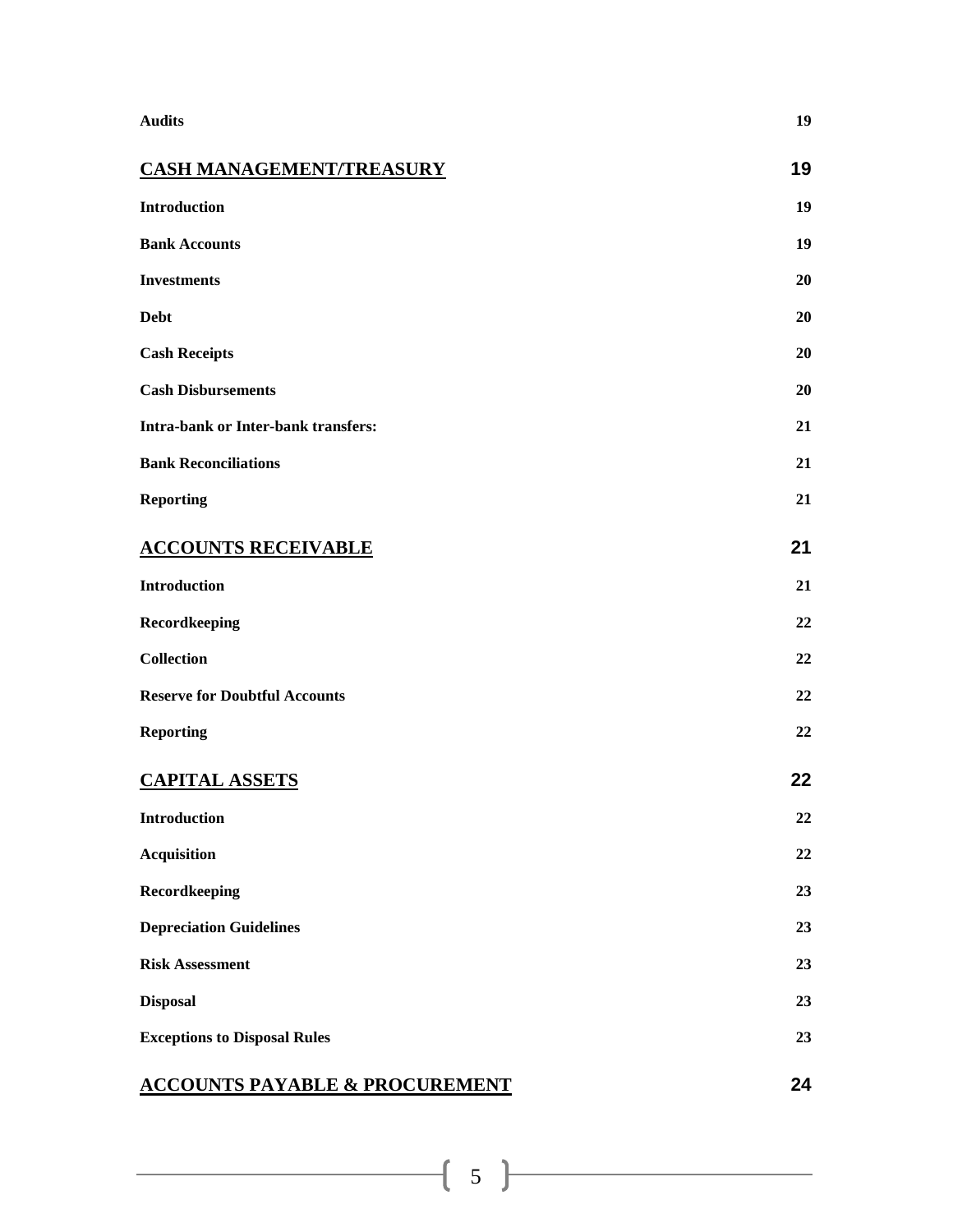| Introduction                                           | 25 |
|--------------------------------------------------------|----|
| <b>Sales Tax Status</b>                                | 25 |
| <b>Purchasing Guidelines</b>                           | 25 |
| <b>Preferred Source Procurement</b>                    | 25 |
| <b>Exceptions</b>                                      | 26 |
| <b>Compliance with Procurement Lobbying Law</b>        | 27 |
| <b>Impermissible Contact</b>                           | 28 |
| <b>CORPORATE CREDIT CARD POLICY</b>                    | 28 |
| <b>General</b>                                         | 28 |
| <b>Usage</b>                                           | 29 |
| <b>Conferences and Training</b>                        | 30 |
| <b>Reimbursable Business Expenses</b>                  | 30 |
| <b>Mileage</b>                                         | 30 |
| Air, Bus or Train Travel                               | 30 |
| Lodging                                                | 30 |
| <b>Meals</b>                                           | 31 |
| <b>Tips</b>                                            | 31 |
| <b>Telephone</b>                                       | 31 |
| <b>Recording of Accounts Payable</b>                   | 31 |
| <b>SECURITY</b>                                        | 31 |
| <b>Introduction</b>                                    | 31 |
| <b>Access to Electronically Stored Accounting Data</b> | 32 |
| <b>Storage of Back-Up Files</b>                        | 32 |
| <b>TIMELINE</b>                                        | 32 |

## $\begin{array}{|c|c|c|c|c|}\hline \hspace{1.5cm}&6\hspace{1.5cm}&\hspace{1.5cm}\text{---} \hspace{1.5cm} \end{array}$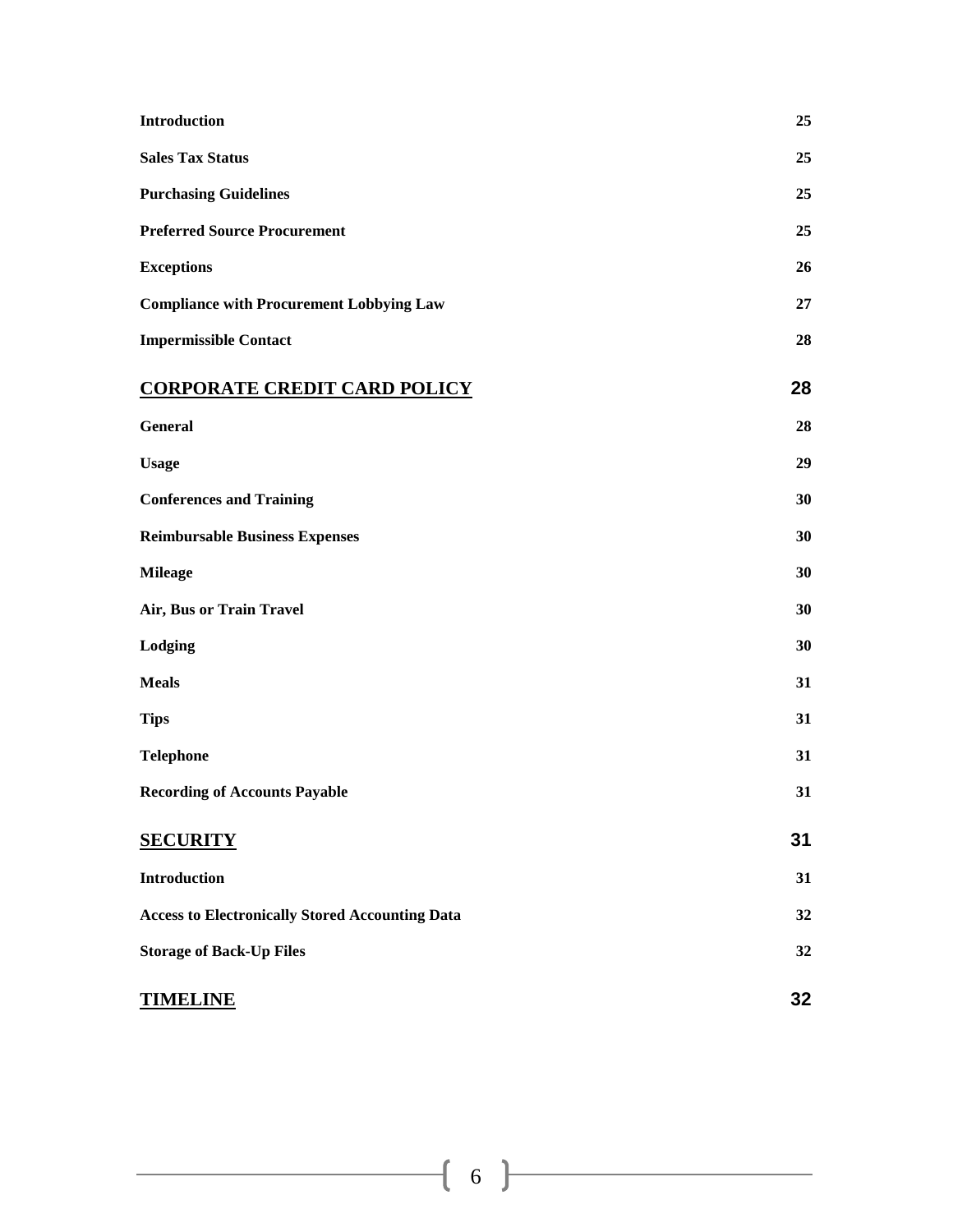## **GENERAL INFORMATION AND GOVERNANCE**

#### **Introduction**

The Ontario County Economic Development Corporation (OCEDC) was organized April 12, 2010 through actions of the OCEDC Board of Directors, as designated in its Certificate of Corporation. OCEDC was formed pursuant to section 402 and section 201 of Not-For-Profit Corporation law. OCEDC is a not for profit corporation organized to promote the economic development of Ontario County. OCEDC is a separate and distinct entity from Ontario County, and the County has no management control or fiscal oversight over OCEDC. All the functions carried out by OCEDC are its sole responsibility and within its sole discretion, subject to its Bylaws, Policies and Procedures and the laws of the State of New York.

#### **Economic Development Corporation Functions**

As set out fully in of the New York State Not-For-Profit Corporation Law, in furtherance of its corporate purposes, OCEDC has the ability to buy, sell and lease property and issue debt. Private for profit and non for profit entities may apply to the OCEDC for a variety of financial and other assistance, which may include but is not limited to loans.

#### **Board Members**

The Board shall consist of up to eleven (11) Directors at any given time. As long as the Board consists of eleven (11) Directors, three (3) shall be appointed by the Ontario County Board of Supervisors. In the event that the size of the Board of Directors reduces to less than eleven (11) members, then no more than one-third (1/3) of the Directors shall be County appointees. Each of the remaining Directors shall be appointed by the Board of Directors of OCEDC. Each Director shall be appointed to a three (3) year term except for the members appointed by the Ontario County Board of Supervisors which will be appointed for two (2) years corresponding to the Directors town election cycle. OCEDC By-Laws (By-Laws) defines board member responsibilities to include:

- Executing direct oversight of the Executive Director and other senior management in the effective and ethical management of OCEDC;
- Understanding, reviewing and monitoring the implementation of fundamental financial and management controls and operational decisions of OCEDC;
- Adopting and reviewing OCEDC policies and procedures as needed;
- Establishing written policies and procedures including policies protecting staff from retaliation, investments, travel, the acquisition and disposition of real property and the procurement of goods and services; and
- Adopting a defense and indemnification policy and disclosing such policy to all prospective board members.

#### **Officers**

The bylaws of OCEDC call for four officer positions: Chair, Vice-Chair, Secretary and Treasurer. They are elected to one year terms at OCEDC's Annual Meeting. Any two (2) or more offices may be held by the same person, except the offices of Chair and Secretary.

7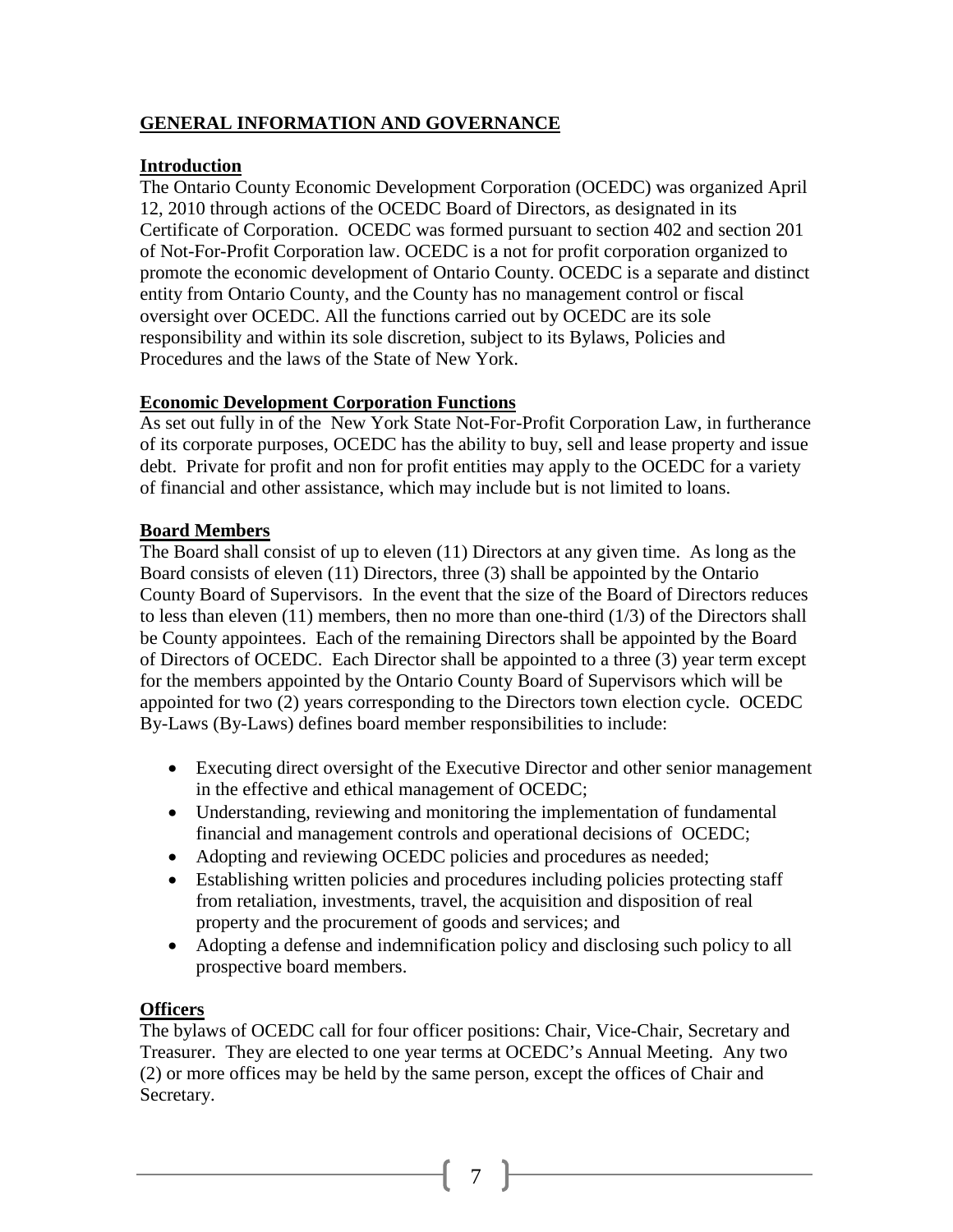#### **Fiduciary Responsibility**

Board members are required to:

- Perform duties in good faith with due diligence and care, and
- Apply judgment in the best interest of the authority, its mission and the public.

Each Board member is expected to sign an acknowledgement of their role and fiduciary duties upon taking the oath of office, including reappointments. These acknowledgements will be filed with the ABO and copies will be maintained by OCEDC for the duration of the Board member's term.

## **COMPENSATION AND ATTENDANCE**

#### **Board Members**

The members of the Board of the Agency shall be available as required to perform the operations of the Agency as set forth in the Agency's By-Laws.

It is in the best interest of OCEDC that board members attend all meetings. If a board member misses more than six regularly scheduled meetings in one calendar year or three consecutive meetings, the Chair shall discuss with the board member whether the member shall continue on the board, and then report back to the board. Board members shall be paid for reasonable travel expenses to attend board meetings.

#### **Officers, Employees and Agents**

The officers, employees and agents of the Agency shall serve at the pleasure of the Agency at such compensation levels as may be approved by the Board from time to time and may be reimbursed for reasonable expenses incurred in the performance of Agency duties subject to Board approval.

Officers, employees and agents of the Agency shall be available as required to perform the operations of the Agency as set forth in the Agency's By-Laws and shall put forth their best efforts to perform their respective duties as outlined in the By-Laws of the Agency and any other directives of the Board.

#### **Independence**

The By-Laws require that the majority of board members be "independent". An independent board member is one who:

- Is not currently and has not been employed by OCEDC, or an affiliate, in an executive capacity for the last two years;
- Has not been employed by an entity that received remuneration valued at more than fifteen thousand dollars (\$15,000) in goods, services or other financial assistance provided by OCEDC in the past two years;
- Is not a relative of an executive officer or employee in an executive position of OCEDC;

8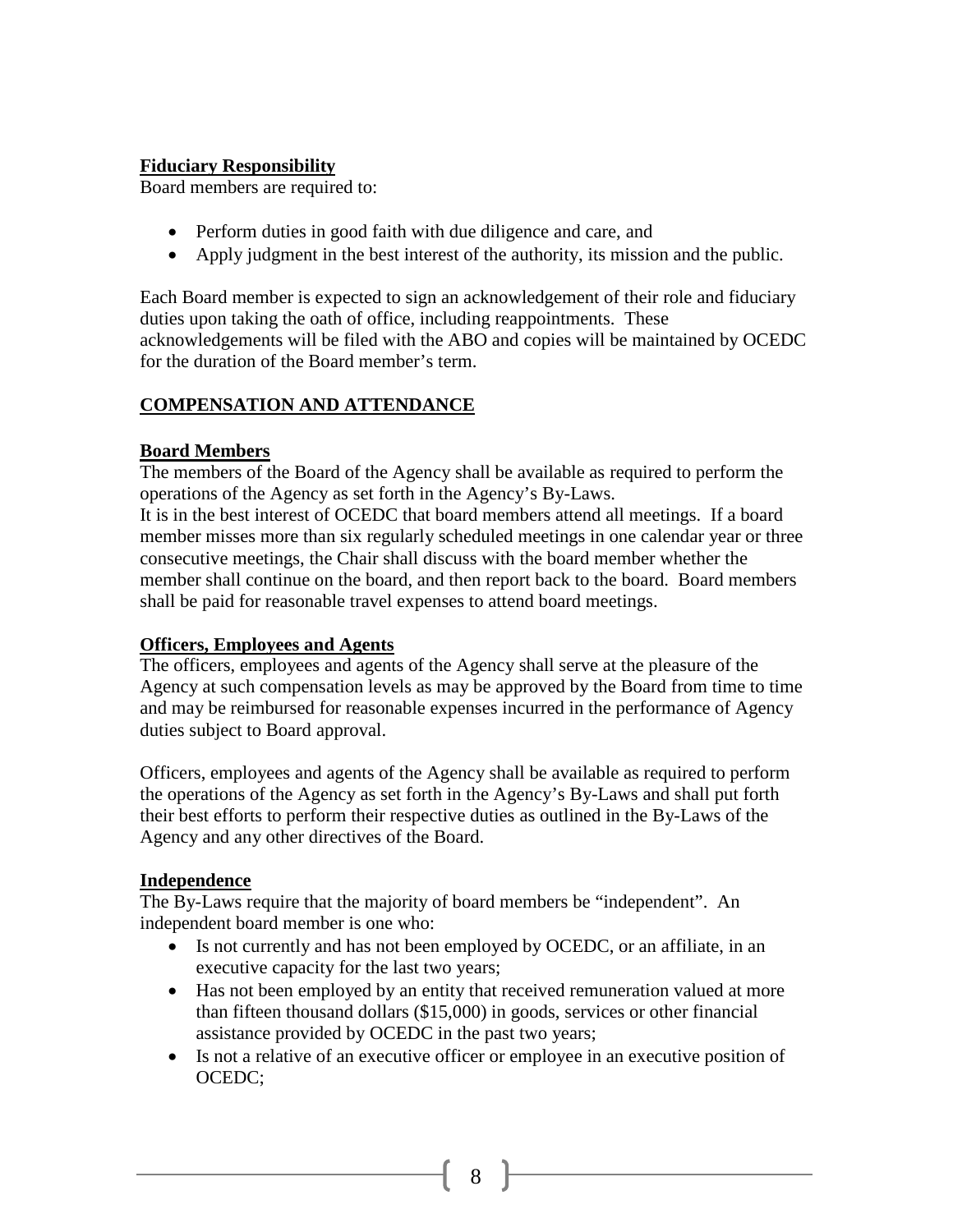• Is not/has not been a lobbyist registered under state or local law and paid by a client to influence the management decisions, contract awards, rate determinations or any other similar actions of OCEDC in the past two years; and

#### **Board Committees**

In accordance with PAAA and the Public Authorities Reform Act of 2009 (PARA), and as authorized by the OCEDC corporate Bylaws, the OCEDC Board of Directors has the ability to establish as many committees as it sees fit but at minimum must have an Audit Committee, Finance Committee, and a Governance Committee. The purpose, membership, and authority of these committees have been provided for in their respective charters.

As authorized by the corporate By-Laws, the OCEDC Board of Directors has established an Audit Committee, Finance Committee, and Governance Committee. The Audit Committee, which meets at least once per year, has at least three members. The Audit Committee recommends to the Board the hiring of a certified independent accounting firm, provides direct oversight of the annual independent audit, and may conduct or authorize investigations into matters related to finances.

The Finance Committee consists of at least three members and meets on an ad hoc basis but at least once a year. The Finance Committee reviews all loans made by the OCEDC. The Finance Committee recommends further action on these loans. Membership on this committee rotates on an annual basis.

The Governance Committee, which meets at least once per year, consists of at least three members. The Governance Committee keeps the Board informed of best governance practices, reviews governance trends, updates best governance practices, advises the Board on skills and experience required of potential Directors, and ensures an appropriate, confidential means to report improper or fraudulent activities, allegations of corruption, criminal activity, conflicts of interest, or abuse by Directors, officers, or staff.

#### **Self Evaluation**

The Board shall conduct an annual evaluation of its performance. The evaluation provides an opportunity for board members to measure their individual and collective effectiveness, the Board's compliance with its own policies and procedures, and to identify areas for Board improvement. Annually, and within 60 days of year-end, board members will complete the survey for evaluation and submit these to the staff who will compile and present to the full Board. To the extent that the results of this evaluation demonstrate the need for the Board to improve its performance, amend its practices or procedures, or clarify its expectations of board members, the Board is expected to implement suitable corrective actions in a timely fashion. Board member comments are protected from disclosure under Article 6 of the Public Officers Law, however the results of the assessment are to be provided to the Authorities Budget Office (ABO).

 $9 \parallel$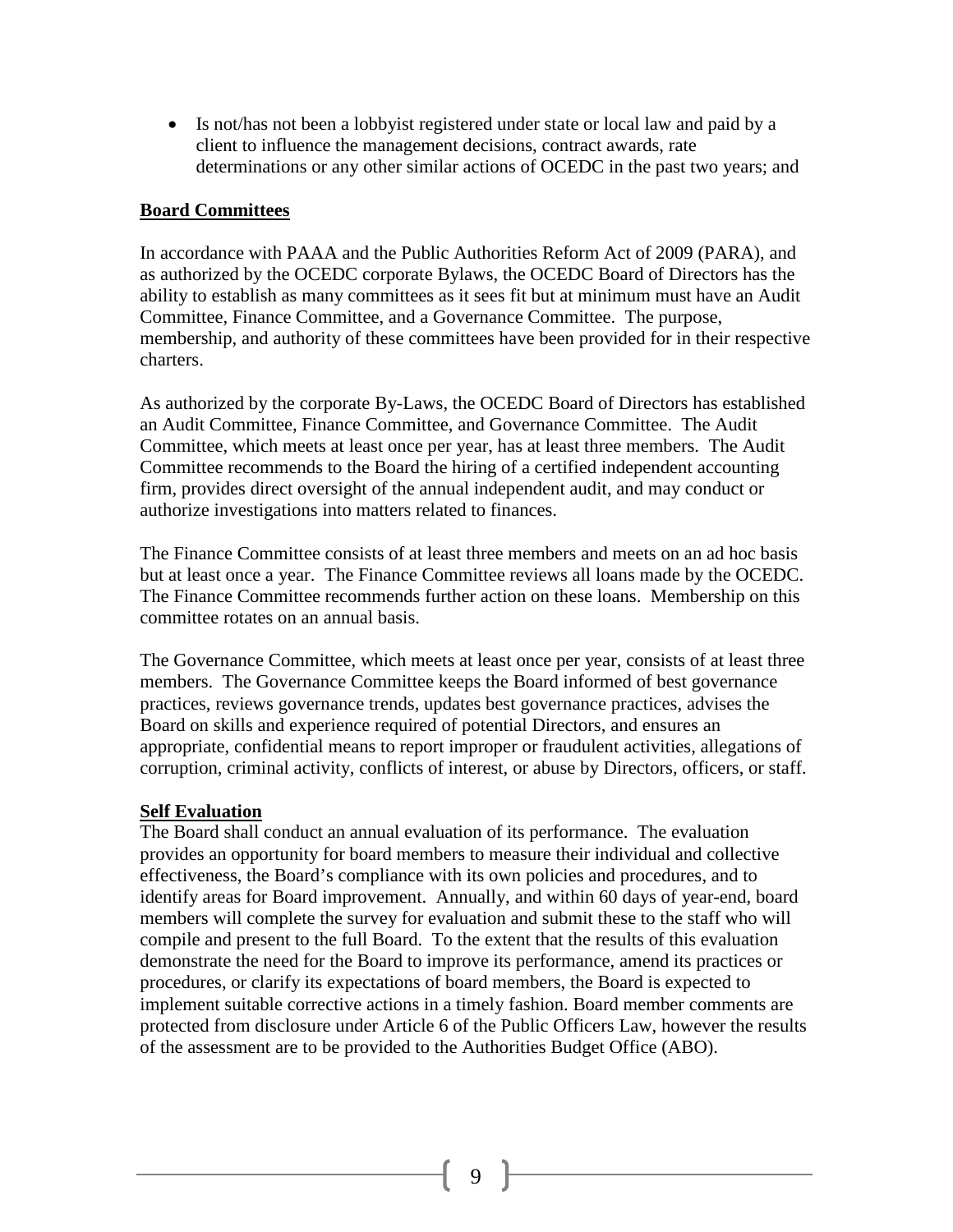#### **OCEDC Staff**

OCEDC has chosen Ontario County (the "County") as its current supplier for staffing services. Under a Master Agreement between OCEDC and the County, County employees act as OCEDC staff, and as such are bound by the County's employment policies and procedures. OCEDC compensates the County for the services. The County's Economic Developer functions as Executive Director of OCEDC, and has been designated as the OCEDC's CEO. The County's Economic Development Specialist has been designated as the OCEDC's Deputy Director. The Senior Fiscal Manager has been designated as OCEDC's CFO, Procurement Officer and Contracting Officer. Agency Counsel is retained directly by OCEDC. The responsibilities of agency counsel will be to provide advice in general matters of agency operations, provide assistance as needed to transaction or bond counsel, confer with agency officers and staff regarding regulatory and statutory compliance, and other such legal services as needed.

#### *Other helpful documents:*

OCEDC Bylaws OCEDC Certificate of Incorporation OCEDC Project Policy Manual

#### **CODE OF ETHICS**

#### **Introduction**

OCEDC was organized to benefit the people of Ontario County by attracting and retaining businesses in the county. It is important to avoid conflicts of interest that may undermine the credibility of the OCEDC. The detail of ethical rules applying to OCEDC board and staff members is set out in the PAAA, General Municipal Law sections 800 to 805-a and 883. The detail of ethical rules applying to OCEDC board and staff members was adopted by the OCEDC Board by a Resolution to Adopt a Policy Governing Director Conflicts of Interest and Adopt a Policy for Indemnifying Directors. Questions about what constitutes a conflict of interest are often complex and should be addressed with the agency or Governance Committee whenever any doubt or question arises.

#### **Policy**

OCEDC Board members and staff shall exercise their best judgment for the benefit of the agency and shall refrain from being influenced by personal considerations in the performance of their duties.

Board members and staff may not engage in any business or professional activity on behalf of the agency where that activity might result in financial benefit to the board or staff member, their family or business associates.

No board member or staff shall have an interest in any contract with OCEDC when the board member or staff has the power or duty to: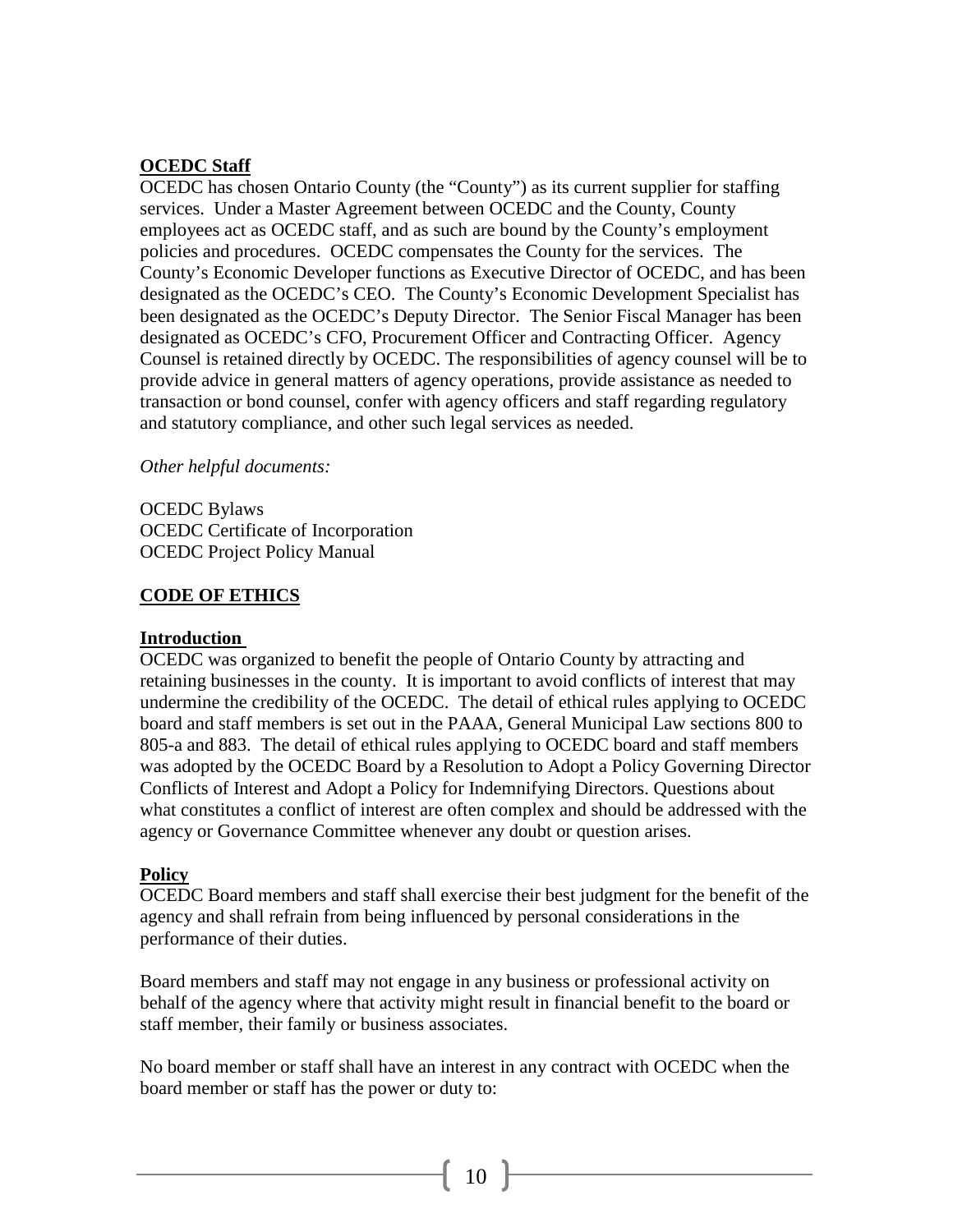- Negotiate, prepare, authorize or approve the contract,
- Authorize or approve payment there under;
- Audit bills or claims under the contract; or
- Appoint an officer or staff who has any of the powers or duties set forth above.

Board members and staff shall not accept gifts or entertainment of value exceeding twenty-five dollars (\$25.00), when such gift could be reasonably interpreted to be for the purpose of influencing the board or staff member's performance of their duties relative to OCEDC.

Board members and staff shall not deal preferentially with suppliers and others where personal gains accrue to the board member or staff, or their families or business associates.

Board members and staff shall avoid employment, investments, and personal interests that may work to the disadvantage of the Agency.

Board members and staff shall not disclose confidential information acquired in the course of their OCEDC duties to further their own personal interests, or that of their families or business associates.

No OCEDC member shall have an interest in a bank or trust company designated as a depository, paying, registration or for investment agent by OCEDC.

OCEDC is prohibited from extending or maintaining a personal loan, arranging for the extension of a personal loan, or renew a personal loan for any officer, board member or staff member of the OCEDC.

OCEDC has adopted an Annual Disclosure and Conflict of Interest Statement for the purpose of compliance. Board members and employees are required to complete and sign this statement and submit it to OCEDC staff.

#### **Penalties**

In addition to any penalty contained in any other provision of law, any person who shall knowingly and intentionally violate any of the foregoing provisions may be fined, suspended or removed from office or employment, as the case may be in the manner provided by law. Willful or knowing violation of these rules may also result in criminal liability.

## **DEFENSE AND INDEMNIFICATION POLICY**

OCEDC indemnifies and defends board members, audit and governance committee members, and OCEDC staff individually and as a group from claims arising from the good faith performance of their duties. OCEDC carries directors' and officers' liability and general liability insurance to provide coverage in the event of such action.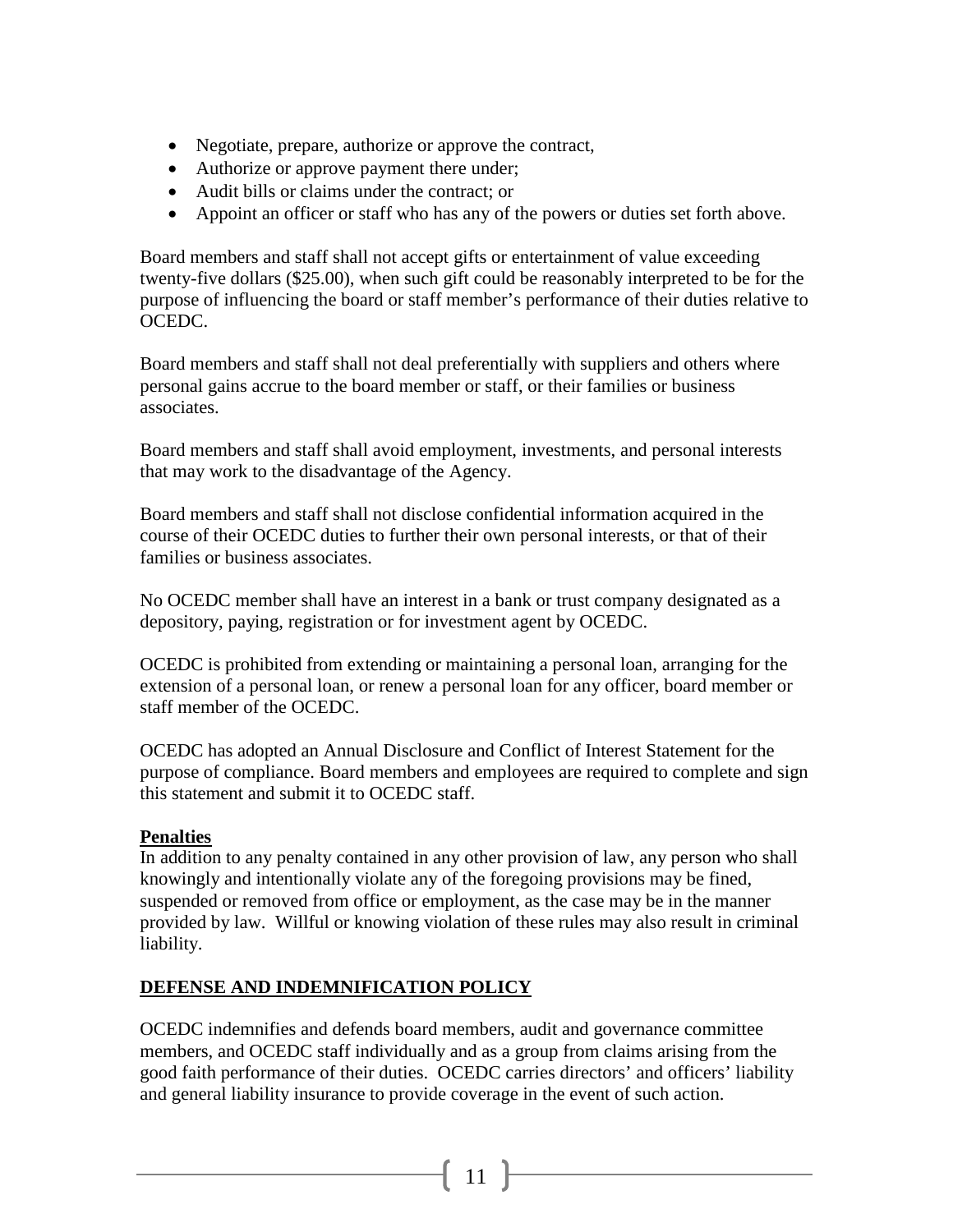## **POLICY PROTECTING STAFF FROM RETALIATION**

(also known as Whistleblower Policy)

The OCEDC is committed to providing a work environment in which staff -- when they reasonably believe that acts of wrongdoing, misconduct, malfeasance, or other inappropriate behavior by a staff or board member have occurred -- can raise their concerns in good faith, free of discrimination, retaliation, adverse employment action or harassment. OCEDC strictly prohibits reprisal, discrimination, retaliation, or harassment of any kind against any employee who, based on a reasonable belief that such conduct or practices have occurred or are occurring, reports that information to the individual(s) designated in this policy as having the authority to investigate, discover or terminate any such conduct or practice.

All reports will be taken seriously and will be promptly investigated. The specific action taken in any particular case will depend on the nature and gravity of the conduct or circumstances reported and the quality of the information provided.

Any complaint may be reported by contacting the Chair of the OCEDC Governance Committee or Agency Counsel if the conduct complained of involves the Chair of the Governance Committee, and must be made in writing. The complaint shall include the name of the reporter, whose identity shall be held in confidence to the extent consistent with law by the person(s) receiving it and those who investigate it. All complaints and concerns will receive the same level of attention and shall be promptly and thoroughly investigated by the Governance Committee. All OCEDC staff and board members are required to cooperate with the Governance Committee's investigation.

Upon completion of the Governance Committee's investigation, which shall be completed within sixty (60) days of receipt of the complaint, its factual findings, conclusions and recommendations shall be communicated to the OCEDC board in writing. Where the Governance Committee finds reason to believe that a crime may have been committed, the OCEDC Board shall refer the matter to the Ontario County Sheriff and District Attorney. If the Chair of the Governance Committee is involved in the alleged misconduct, he/she shall take no part in the investigation and shall not be provided with information regarding such investigation until such time as its conclusions are delivered to the OCEDC board.

If the complaint alleges misconduct on the part of County employees acting as staff to OCEDC, such complaint should also be communicated to that employee's direct supervisor, or to the County Administrator, for investigation pursuant to Ontario County's Whistleblower Policy and Procedures. A report of alleged misconduct by County employees to County officials shall not relieve OCEDC from conducting its own investigation as set out in this policy.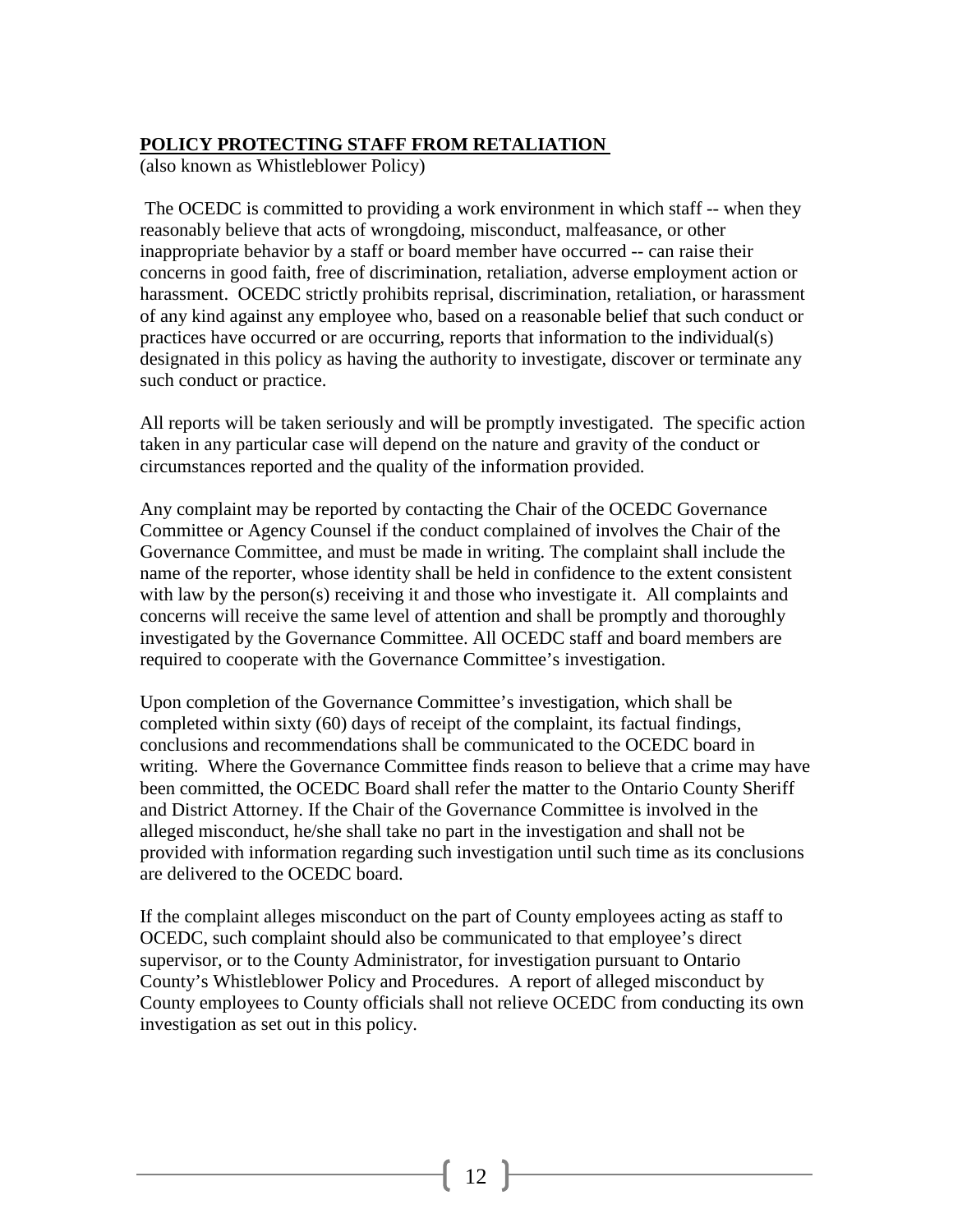## **OPEN MEETINGS POLICY**

#### **Introduction**

The Ontario County Economic Development Corp. is subject to New York State's Open Meetings Law, as codified in NY Public Officers Law Article 7 (as amended from time to time). The Open Meetings Law is designed to provide public access to the deliberations and decisions of public bodies.

#### **What Constitutes a Meeting**

A "meeting" for the purposes of the Open Meetings Law is an official convening of the OCEDC board, or its Governance or Audit Committees, for the purpose of conducting OCEDC business, including videoconferencing. A quorum must be present for business to be transacted.

#### **Responsibilities under the Law**

If a meeting is scheduled at least a week in advance, notice must be given to the public not less than 72 hours prior to the meeting. Notice to the public shall be accomplished by posting in one or more designated public locations. In the case of OCEDC, these locations are the street level doors to 20 Ontario Street, or such other place as shall be designated.

When a meeting is scheduled less than a week in advance, notice must be given to the public "to the extent practicable" at a reasonable time prior to the meeting. As above, notice to the public must be given by posting.

#### **Executive Session**

An executive session can be called during an opening meeting to discuss certain subjects, as detailed in Public Officers Law Section 105. Those most applicable to OCEDC are:

- Discussions regarding proposed, pending or current litigation;
- Financial, employment or credit history of a person or corporation; or
- Proposed acquisition, sale or lease of real property, but only when publicity would substantially affect the value thereof.

To close a meeting for executive session, a motion must be made, seconded and carried during an open meeting. The motion must identify the general subject matter to be considered. The motion must be carried by a majority vote of the total membership of the board present. Attendance at an executive session shall be permitted to any member of the OCEDC board and any other persons authorized by said board.

A motion to end the executive session must be carried by a majority vote as above. With only certain exceptions, stated in Article 6 of the Public Officers Law, all action based upon discussions during executive session must be taken during public session of the board and must be reflected in the minutes of the board.

#### **Meeting Minutes**

Minutes shall be taken at all meetings of the OCEDC Board and its Governance, Audit and Finance committees, and shall include a record or summary of all motions, proposals,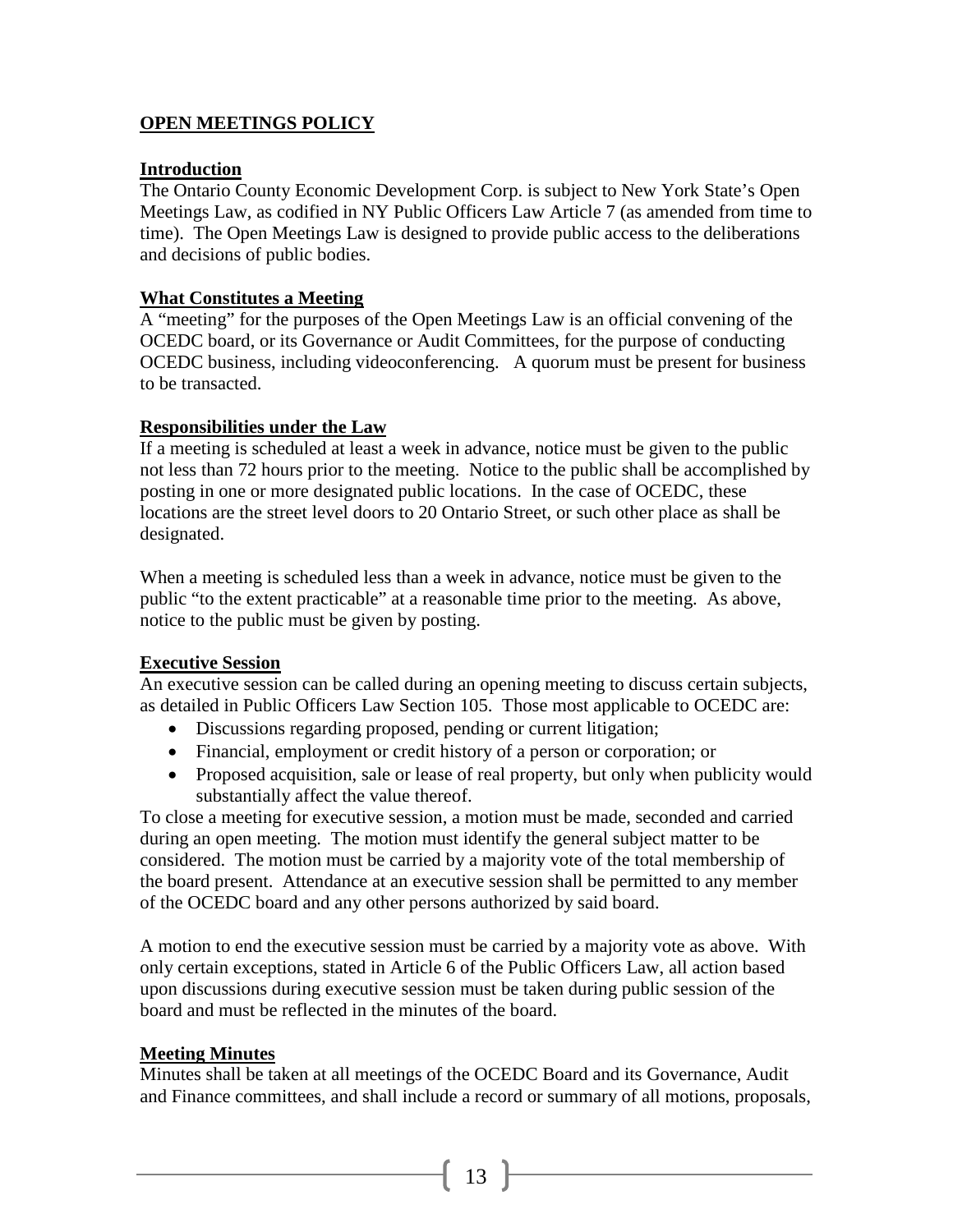resolutions or other matters formally voted upon and the vote thereon. Minutes of executive sessions shall consist of a record of any final vote or determination of any action, but not including information protected from disclosure under Article 6 of the Public Officers Law. As a practical matter, the OCEDC board exits Executive Session before action is taken. Minutes shall be available to the public within two (2) weeks from the date of board approval, but minutes of executive sessions shall be available within one (1) week from the date of board approval.

#### *Other helpful documents:*

New York State Dept. of State Committee on Open Government web sitehttp://www.dos.ny.gov/coog/index.html

## **FREEDOM OF INFORMATION LAW POLICY**

#### **Introduction**

The Ontario County Economic Development Corporation is subject to New York State's Freedom of Information Law (FOIL). The purpose of this law is to allow the public access to records used in establishing public policy or decision-making.

#### **What is a 'Record'**

A record is any information kept by the OCEDC in any physical form whatever. In addition to paper records, this includes:

- CDs, computer discs and other electronic media;
- Audio and video tape recordings; and
- Emails, charts, maps and photographs.

While the OCEDC is not required to prepare new records to comply with this law, the OCEDC is required to provide information from its existing records in the form requested if it has the ability to do so.

#### **What Records are Accessible under FOIL**

As a practical matter, records are accessible unless they fall under one of the exclusions set out in Pubic Officers Law Article 6. Those most applicable to OCEDC are:

- Disclosure would result in an unwarranted invasion of personal privacy (unless deletion of identifying information is possible, the person involved consents or the person involved seeks records relating to him/herself);
- Disclosure of trade secrets would cause substantial injury to the competitive position of the involved company; or
- Intra-agency memoranda (other than instructions to staff that affect the public) and draft/non-final determinations of the OCEDC.

OCEDC is required to maintain the following records:

• A record of any abstention or "No" vote for an action item at each meeting. As a practical matter, this should be included in the minutes to each board and committee meeting.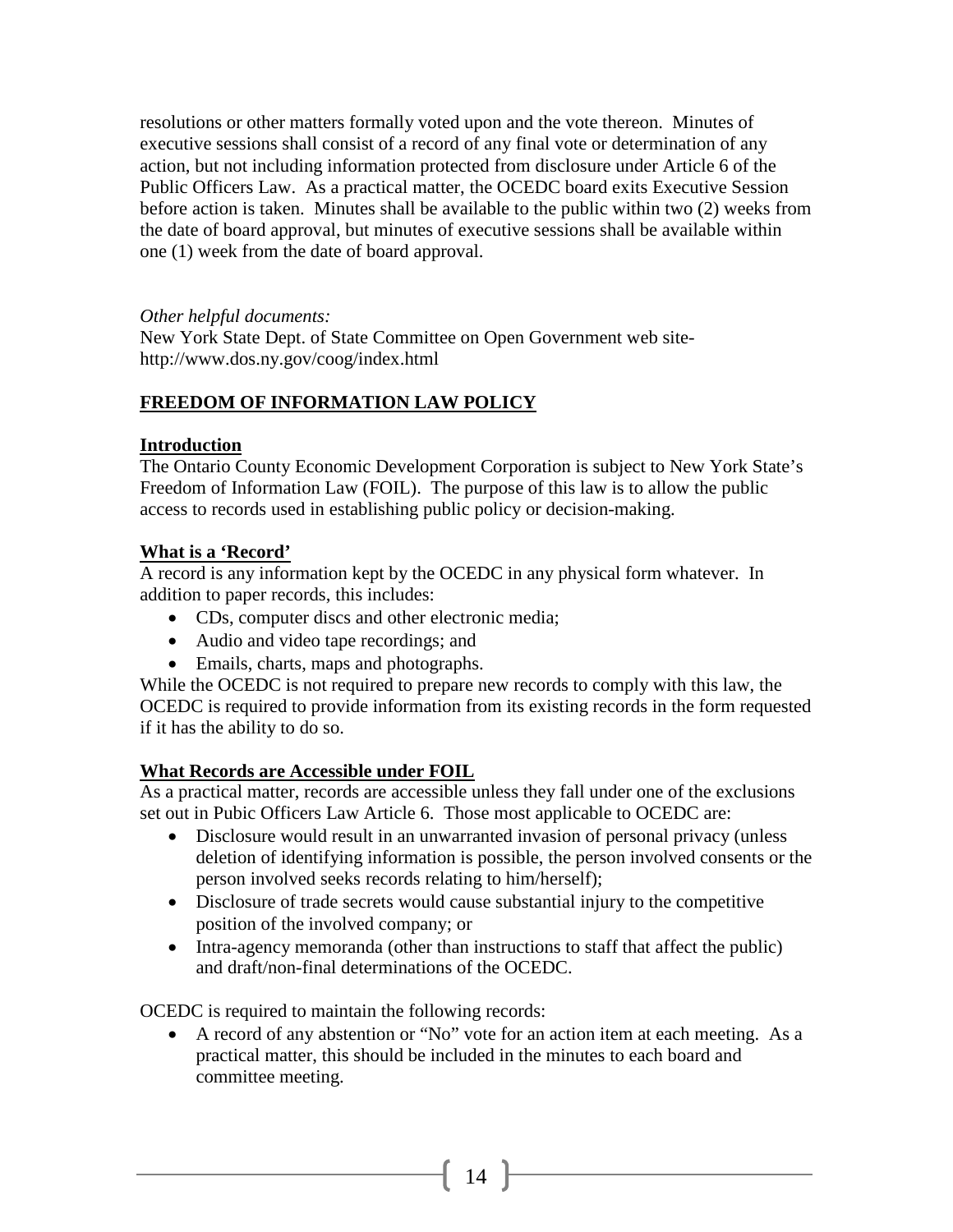- A list of the names, public office address, title and salary (at the present time not applicable) of every officer and staff member of the OCEDC.
- A detailed list of the subject matter of all records in the possession of the OCEDC.

#### **Records Access Officer**

OCEDC has designated its Agency Counsel as the records access officer for the purposes of FOIL. The records access officer has the duty of coordinating the OCEDC's response to public request for records.

#### **Requests for Access to OCEDC Records**

Requests for OCEDC records shall be made to OCEDC Agency Counsel c/o Ontario County Office of Economic Development, 20 Ontario St., Canandaigua, NY 14424. Unless copies are requested in the written request, records shall be made available for inspection pursuant to FOIL during the regular office hours of the Ontario County Office of Economic Development. Copies of OCEDC documents produced pursuant to a FOIL request shall be provided upon pre-payment of \$.25 per page copied for up to 9 x 14 inch documents, or the actual cost of reproducing any other record, except when a different fee is otherwise prescribed by statute.

OCEDC must respond in writing to requests for information within five business days of receipt by either:

- Making the record available;
- Denying access, writing giving the reason(s) for the denial; or
- Acknowledge the request and state the approximate date when the request will be granted (normally within 20 days from the date of acknowledgement unless otherwise stated in writing).

#### *Other helpful documents:*

New York State Dept. of State Committee on Open Government web sitehttp://www.dos.state.ny.us/coog/coogwww.html New York State Archives System Manual

#### **WEB SITE POLICY**

#### **Introduction**

The New York Public Authorities Law, as amended in 2005 by PAAA, and in 2009 by PARA requires OCEDC to make available on its web site specific financial and budgetary information, as well as additional information regarding its operations. OCEDC is committed to the principles of public disclosure and the transparent reporting of its financial and management information. The ABO has issued Guidance No. 10-03 "Posting and Maintaining Reports on Public Authority Web Sites" to assist state and local authorities in their reporting and disclosure obligations.

 $\begin{bmatrix} 15 \end{bmatrix}$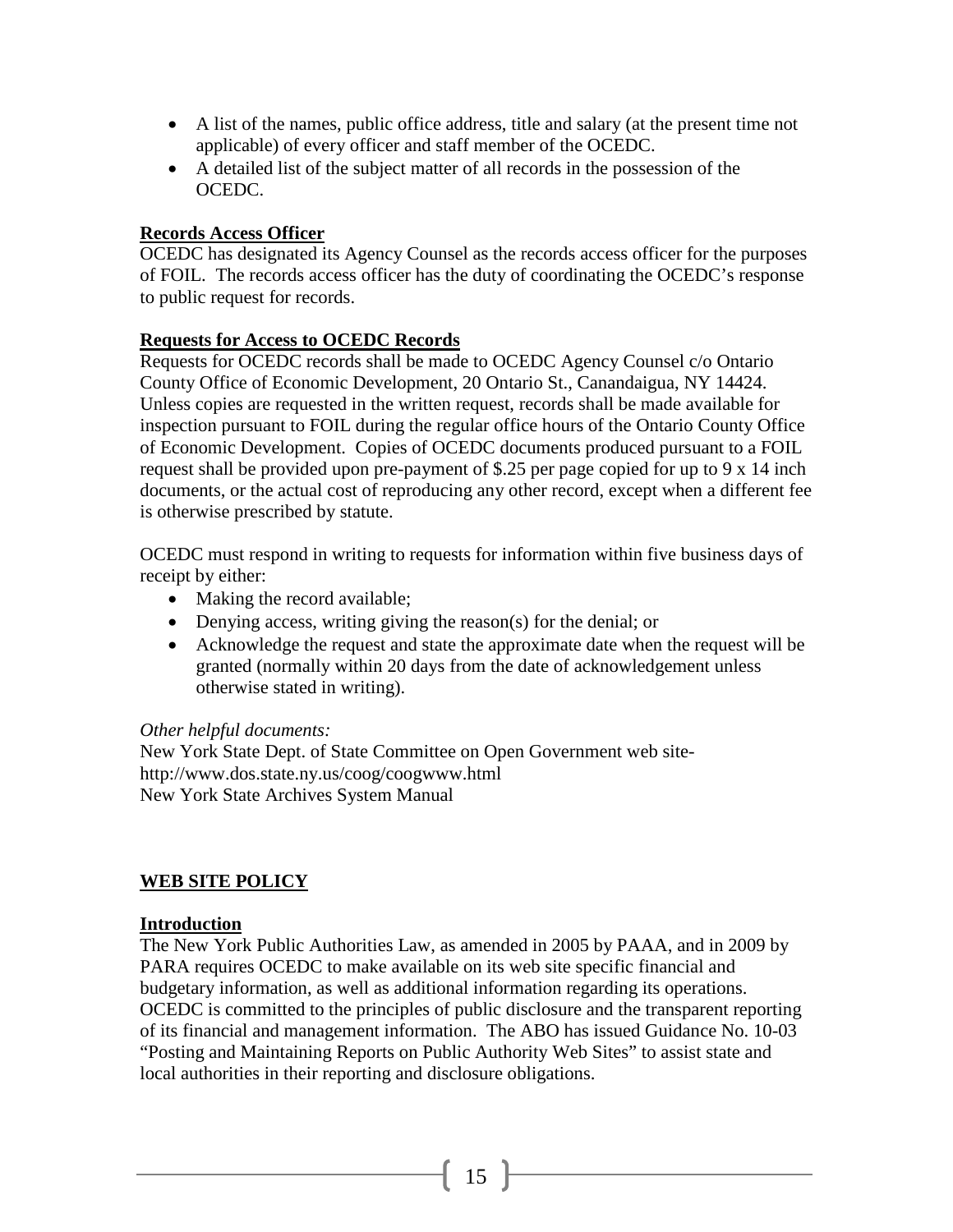## **Policy**

The Executive Director is responsible for ensuring that all required information is posted on the web site, that the information is current and accurate, and that information is made available in a manner that enables the public to easily find and navigate through it.

#### **Permanent Disclosures**

The following information will be posted permanently on the OCEDC web site in their most current form:

- OCEDC Policy and Procedures manual, to include: mission statement; enabling statute; code of ethics; procurement policy; property acquisition and disposition policy; and the investment policy,
- Uniform Tax Exemption Policy,
- OCEDC Bylaws,
- Organizational Chart,
- Subsidiary report submitted to legislature, including required information.
- A list of OCEDC Board Members and Executive Management whose compensation exceeds \$100,000, if any.
- Any other document required by the ABO

#### **Annual Disclosures**

The following reports will be prepared annually and posted to the web site within 90 days of year-end, and will be maintained on the web site for a minimum of two years:

- Report on Operations and Accomplishments,
- Schedule of Debt,
- Personal and Real Property Transactions,
- Management's Assessment of Internal Controls and Procedures.

#### **Other Reports**

The following reports will be posted to the web site when available, and maintained on the web site for a minimum of two years:

- Annual Budget Report (4-year plan)
- Certified Financial Audit, including management letter and report on internal controls,
- Official Statements for all Debt Issuances.

#### **Board Reporting**

The names of Board members will be posted on the web site, along with the adopted schedule of meetings for the current fiscal year. Meeting notices, agendas, and minutes of the Board shall be posted on the web site. Minutes will remain on the web site for no less than two years following the date on which the meeting was held.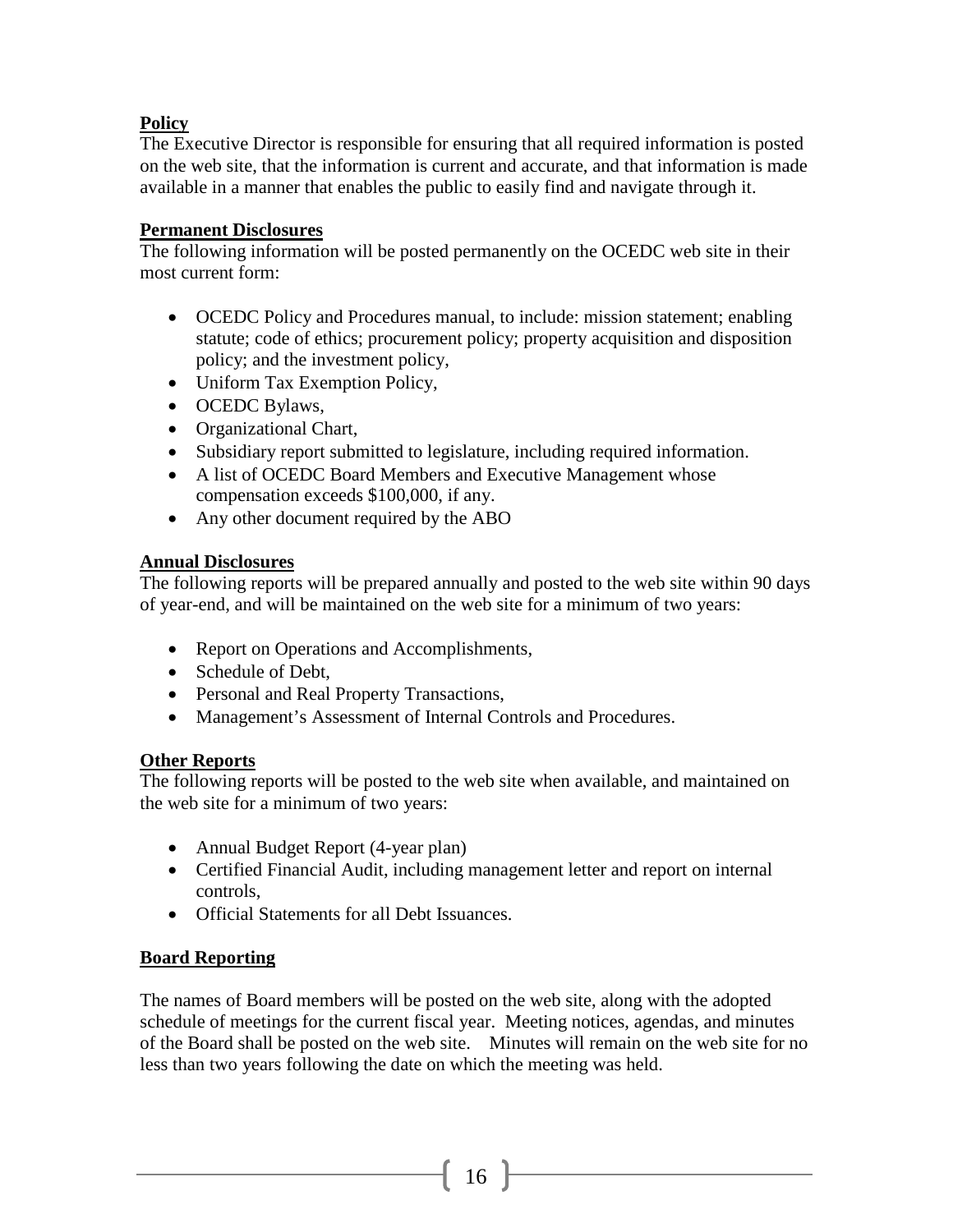## **INVESTMENT POLICY**

#### **Introduction**

The purpose of establishing an investment policy is to develop operating principles within the guidelines of current legislation governing investment activity. The Executive Director, CFO and Treasurer will be guided by this Investment Policy in managing the short and long-term investment of the Agency's available cash.

#### **Permitted Investments**

OCEDC's investment policies are governed by state statutes. Primarily, OCEDC monies must be deposited in FDIC insured commercial banks or trust companies operating a branch within Ontario County. FDIC insured demand accounts and certificates of deposit are permissible investments, as are obligations of the U.S. Treasury and U.S. agencies, repurchase agreements and obligations of New York State or its localities.

#### **Designation of Depositories**

OCEDC authorizes the following banks for the deposit of moneys up to the maximum amounts:

| <b>Maximum Amount</b> |  |  |
|-----------------------|--|--|
|                       |  |  |
|                       |  |  |
| \$2,000,000           |  |  |
| \$2,000,000           |  |  |
| \$2,000,000           |  |  |
| \$2,000,000           |  |  |
|                       |  |  |

OCEDC will review the Designation of Depositories on an annual basis.

#### **Purchase of Investments**

Investment decisions are made by the Finance Committee, with board approval, considering permitted investments, rates of returns, financial institution strength, product offerings and available agency cash flow.

## **INTERNAL CONTROLS**

Management continually reviews and updates the Policies and Procedures Manual that includes the organization's internal controls over financial reporting, which effectively documents the systems of internal controls presently in place. Reviews and updates to the manual are performed either because of an audit report or to adopt best practices.

Annually, to support the activities of the Board of Directors, the CFO, acting under the direction of the Audit Committee examines the procedures in place for effective design and operation of internal controls. The CFO reports to the Audit Committee the results of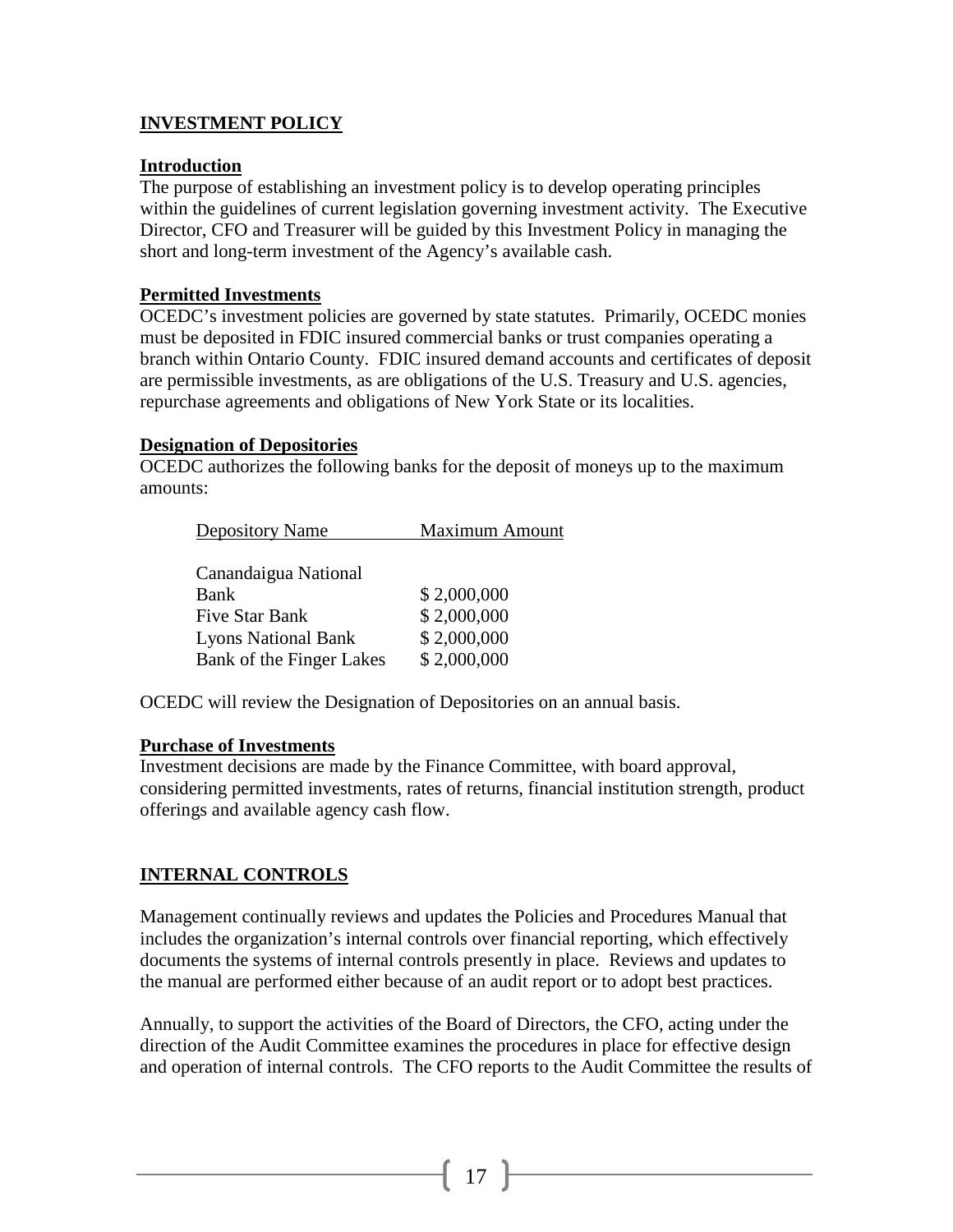their examination including an overall conclusion regarding the effectiveness of the internal control environment, and suggests possible improvements.

Additionally, in performing their annual audit of financial statements, OCEDC's independent auditors consider OCEDC's internal control over financial reporting in planning and performing their audit. Management is expected to develop and implement corrective action, in a timely manner, for any deficiencies identified and brought to their attention by independent auditors.

## **ACCOUNTING AND REPORTING**

## **Introduction**

Accounting and reporting form the public face of the agency's financial management function. Through properly recording OCEDC's transactions and reporting them using the appropriate accounting guidelines, OCEDC communicates about the agency's fiscal affairs with many stakeholders.

## **Accounting Systems**

OCEDC's accounting records are maintained on accounting software. Entries are made throughout each month to record transactions that have occurred.

The agency maintains one fund for general operations. A backup is made of all data in the accounting software program and is stored off-site.

#### **Voucher System**

The agency has implemented a voucher system such that all entries are recorded on a voucher form and reviewed and signed before entry in the accounting software. Entries made by the Finance Clerk are reviewed by the CFO. Entries made by the CFO are reviewed by the Executive Director or in their absence, the Deputy Director designee.

#### **Basis of Reporting**

Financial statements are prepared using the accrual basis of accounting. Revenues are recognized when earned, not received, and expenses when incurred, not paid. Generally Accepted Accounting Principles are followed.

#### **Internal Reports**

Internal financial reports are prepared by the CFO for monthly board meetings. Additional reports may be available periodically as appropriate. OCEDC staff prepares a Pipeline Report, which reports closed, induced and possible project revenue to the board members.

#### **Budgets**

The Finance Committee prepares an annual budget for board members' review in the fourth quarter of the calendar year as well as projections for three additional years and an actual vs. estimated budget with an analysis and measurement of financial and operating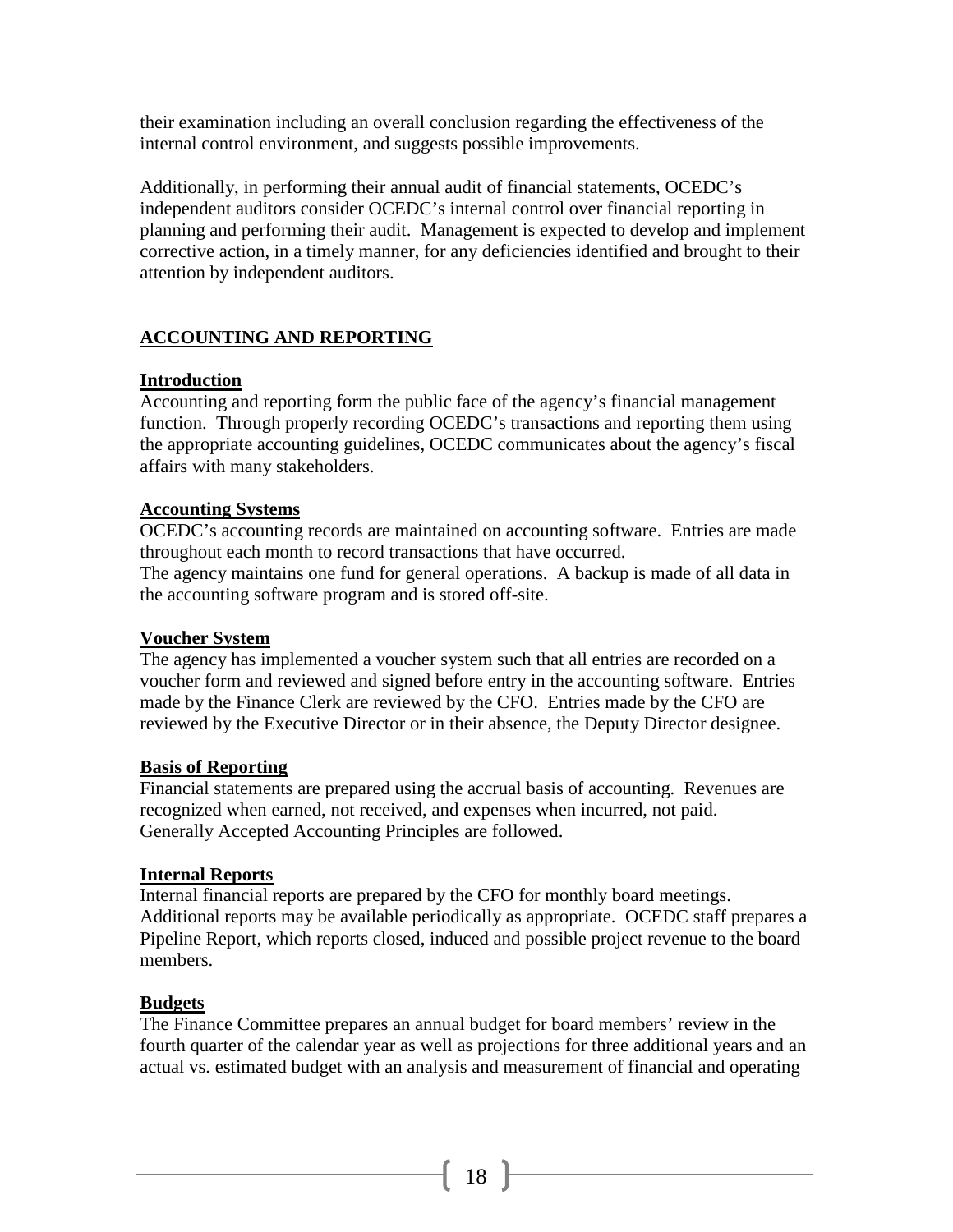performance. Following comments and revisions by OCEDC's board, the budget is submitted for approval at the October board meeting.

#### **Audits**

The EDC's will have an annual audit of its financial statements as defined in Section 2 (11) of State Law performed by an independent certified public accountant. The purpose of the audit is to provide independent verification that the financial statements of OCEDC are substantially accurate. The annual audit must be completed in a timely manner and is expected to be filed within 90 days of the end of the EDCs' fiscal year with the Authorities Budget Office, but no later than within 30 days of its completion. In addition, a Federal Single Audit (A-133) is required if the Agency receives in excess of \$750,000 in federal HUD awards (or an amended amount as determined by HUD) in any fiscal year.

An engagement letter is received annually from the independent auditor setting forth the scope of the audit engagement and fee. The Board requires that the audit partner on the OCEDC engagement be rotated every five years. The CPA firm performing the audit will not perform any non-audit bookkeeping services for the OCEDC.

An important part of the annual audit is the preparation by the independent auditor of a management letter. This letter reports on any areas of improvement that the auditors encountered during their engagement. OCEDC responds to the management letter with a plan for improvement.

## **CASH MANAGEMENT/TREASURY**

#### **Introduction**

Safeguarding cash is one of the most basic responsibilities of OCEDC's staff and board of directors. Cash, because of its nature, is the asset most susceptible to theft. Beyond that, market and interest rate fluctuations can jeopardize principle and earnings unless a conservative investment policy is followed. OCEDC endeavors to safeguard cash through segregation of duties whenever possible, given OCEDC's small number of staff. OCEDC endeavors to comply with all governing state law and generally accepted accounting principles.

To this end, all participants in OCEDC's investment process shall seek to act responsibly as custodians of OCEDC's funds and shall avoid any transaction that places Corporation funds at unreasonable risk. All participants involved in the investment process shall also refrain from personal business activity that could conflict with proper execution of the investment program or which could impair their ability to make impartial investment decisions.

#### **Bank Accounts**

As of the date of this document, OCEDC has demand deposit and money market accounts at Canandaigua National Bank (CNB) and Lyons National Bank. The demand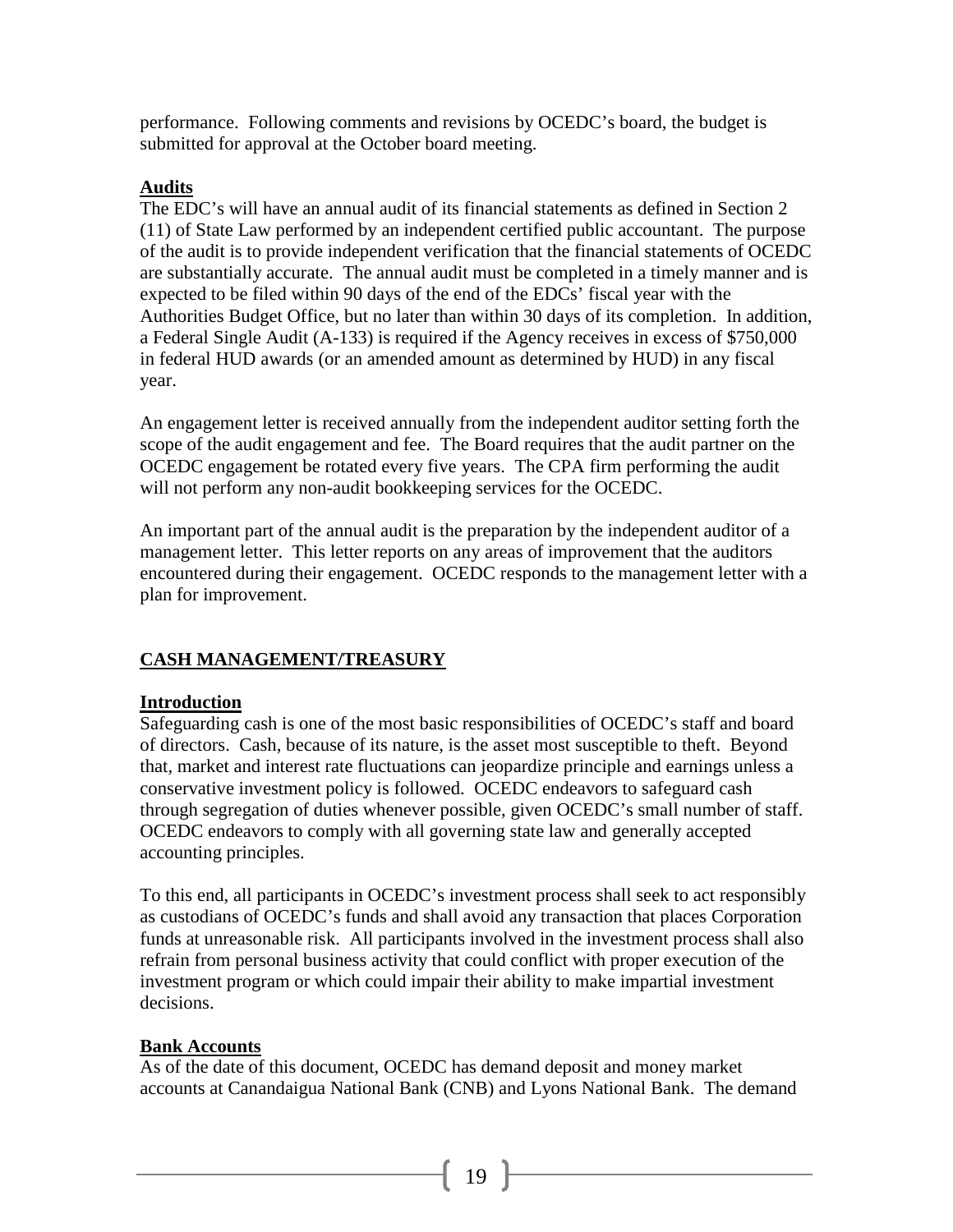deposit account is used for general corporate receipts and disbursements and the money market accounts are used to maintain an interest earning account without having to restrict the availability of the funds. Certificates of deposit and money market accounts are held periodically, depending on the necessity of funds availability and interest rates. The CFO shall provide the Board a quarterly "Bank Balance Report" listing all account balances.

#### **Investments**

The CFO shall provide a quarterly investment review to the Board, noting the inventory of existing investments, new investments and the selection of investment bankers, brokers, agents, dealers or auditors. The investments of OCEDC will be subject to independent audit at the time independent auditors conduct the annual financial audit of OCEDC.

#### **Debt**

The Finance Committee with be consulted regarding any proposed issuance of debt and will provide recommendations to be followed by the Board.

#### **Cash Receipts**

The finance/administrative support staff is given loan payments and fees and completes the appropriate bank deposit slip. All bank deposit slips are maintained in a locked location, separate from any blank checks. Cash receipts are deposited with the bank within four business days of receipt.

Loan payments are received by support staff and are provided to the finance clerk who processes them in the accounting system after review by the CFO. In some cases, the transaction fee is wire transferred to the appropriate corporate account at closing. OCEDC's transaction counsel provides OCEDC's account information and informs OCEDC's CFO that the fee has been wire transferred. The CFO receives a receipt for the wire transfer from the bank.

#### **Cash Disbursements**

When a vendor invoice arrives, the finance/administrative support staff places it in a folder for the CFO. The CFO gives all invoices to the Director who reviews and signs them. The CFO identifies bills to be paid based on due date and confirmation that the product was received or service rendered. The CFO prepares a report entitled "Invoices Presented for Payment" on a monthly basis. At the board meeting, the CFO presents the Invoices Presented for Payment report. Following questions, the board may approve payment of all or some of the bills.

Upon board approval, the CFO prepares a pre-numbered two or three-part perforated check for each approved invoice. Checks require two authorized signatures and are typically signed by the Treasurer and Chair. Other authorized signers include the Executive Director, Vice Chair, Deputy Director and CFO. Once paid, the check stub or a copy of the check containing payment information is detached and stapled to the invoice. The check and remaining stub are mailed to the vendor. Paid invoices are filed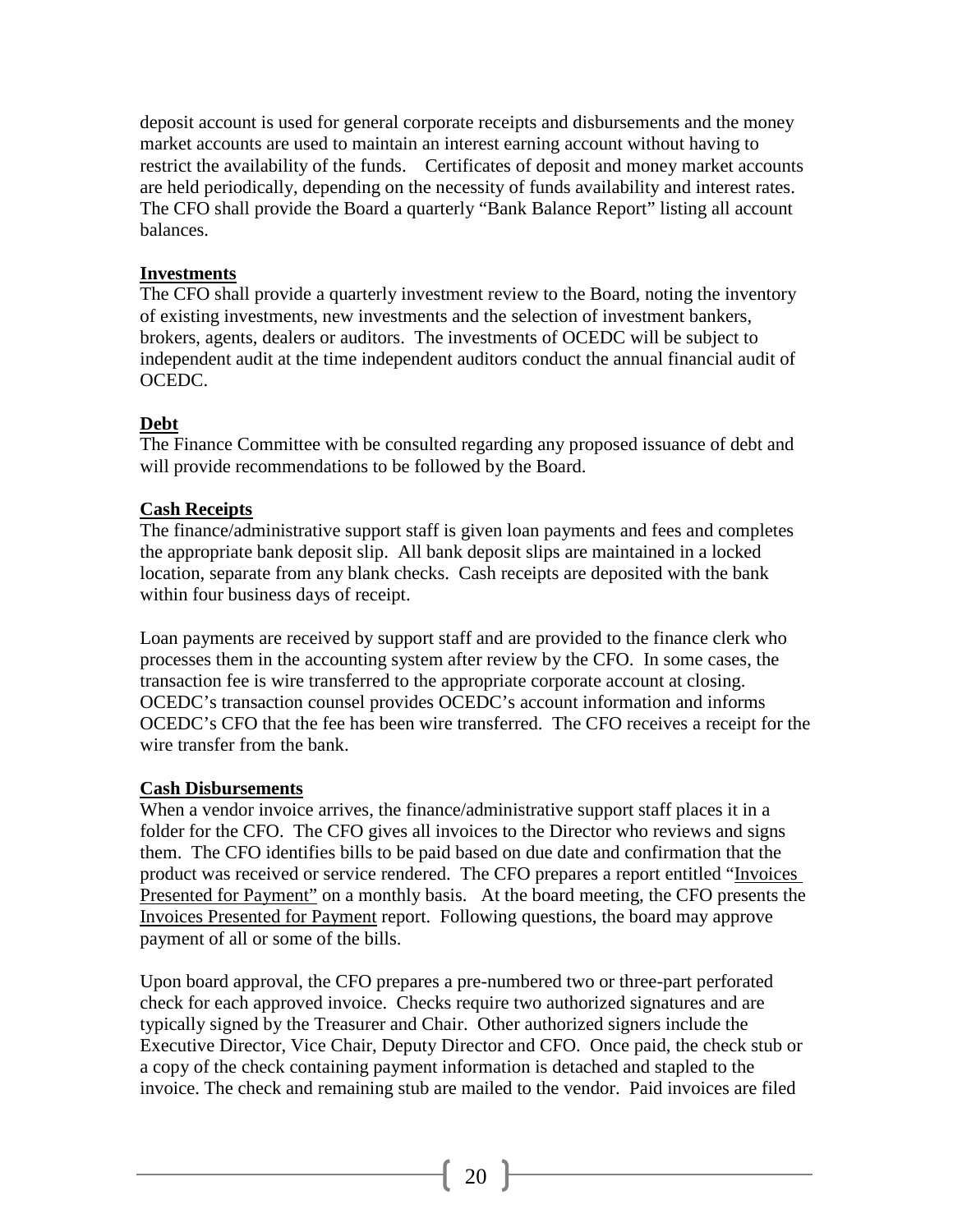numerically by month of payment. Pre-numbered check stock is kept in a locked area where access is limited to the CFO.

#### **Intra-bank or Inter-bank transfers:**

Transfers may be necessary due to investment decisions as discussed above, collateral coverage at a particular investment institution and/or the availability of corporate cash flow. Although it is often necessary to perform transfers without prior board approval in order ensure to timely management of resources, said transfers are reviewed and approval requested by the board of directors via inclusion on the Invoices Presented for Payment report submitted at the next board meeting. If approval is denied at the time of the meeting, the transfer will be reversed the following business day.

The CFO initiates the wire by first confirming the bank account and routing number of the recipient's bank (OCEDC's council) and then requesting a wire via email EDC's appointed banking contact. Contained in the email to the banker is a request to process the transfer only upon approval of the Executive Director or in his absence the, Deputy Director, who is copied in on the original email.

#### **Bank Reconciliations**

Statements are received from the banks on a monthly basis by the finance/administrative support staff and placed in a folder for the CFO. Bank reconciliations are prepared by the CFO within ten business days of receipt of the statements and reviewed and initialed by the Treasurer at the ensuing board meeting. In the occasion that the Treasurer is not in attendance at the board meeting, the CFO will bring the bank reconciliations to the next scheduled board meeting. Completed bank reconciliations are filed chronologically by bank.

#### **Reporting**

In addition to the Invoices Presented for Payment report, the CFO also prepares and emails or mails to board members a monthly Balance Sheet and Income Statement. The Treasurer or CFO presents this report to the board members at each meeting.

On a quarterly basis, the CFO prepares and e-mails or mails to the board of directors a Bank Balance Report. The amount, interest rate and maturity of investments as well as the amount in demand deposit accounts is reported. The total balances maintained at each bank are reflected.

#### **ACCOUNTS RECEIVABLE**

#### **Introduction**

OCEDC's balance sheet includes amounts due from others. These amounts can include receivables from federal and state agency grants and amounts due from outstanding loans.

 $21$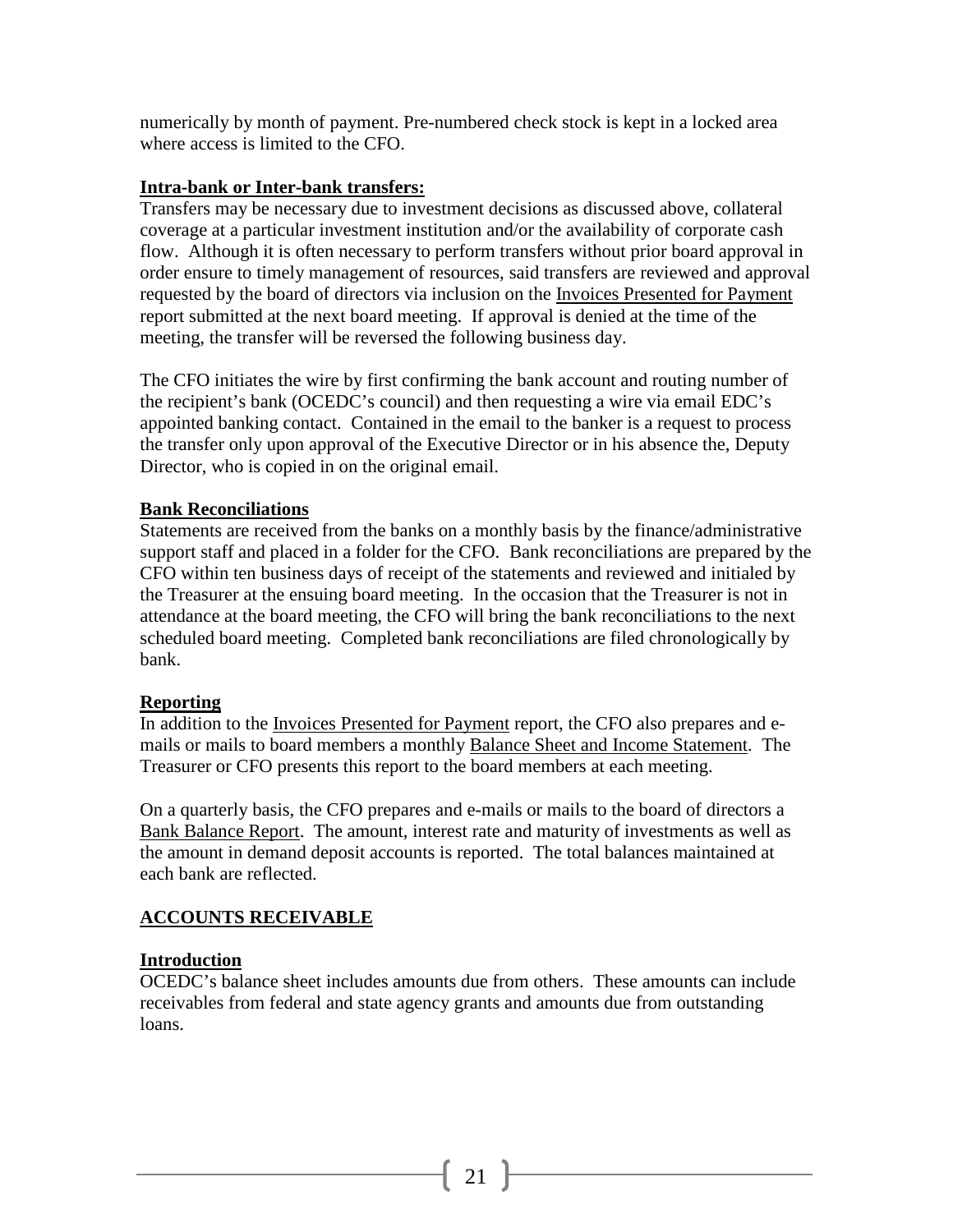#### **Recordkeeping**

All accounts receivable are recorded in separate receivable accounts and the CFO prepares an aging of these balances from time to time to aid in their collection. On a monthly basis, the total of the individual accounts receivable are compared to the total in the general ledger and differences are reconciled.

#### **Collection**

Collection efforts may include written reminders, telephone calls and other communications to the entity from which the funds are owed. Continued failure to pay, despite these efforts, results in reporting to the OCEDC board for its guidance regarding possible collection action.

#### **Reserve for Doubtful Accounts**

It is the policy of OCEDC to maintain a reserve for uncollectible accounts receivable. At the end of each fiscal year, the allowance for doubtful accounts is adjusted based on the following factors:

- 1. An analysis of outstanding, aged accounts receivable;
- 2. Historical collection and bad debt experience;
- 3. Evaluations of specific accounts based on discussions with the staff member(s) that originated the transaction resulting in the receivable.

This reserve account is used in the following year to write off those items that are deemed uncollectible from the prior year if further collection efforts have been abandoned. The recommendation to reserve an account and/or subsequently to write it off is made by the Finance Committee with final approval by the OCEDC Board of Directors. It is expected that the reserve for uncollectible accounts will be subject to examination by independent auditors during the annual audit of the OCEDC's financial statements.

#### **Reporting**

On a monthly basis, the board receives a Balance Sheet report that shows the balance in accounts receivable. The CFO and Treasurer will report on any delinquent balances (those with balances 30 days past due or more) as needed.

#### **CAPITAL ASSETS**

#### **Introduction**

As of the date of this document, OCEDC does not own capital assets, however the policies and procedures in this section are considered prudent and therefore necessary.

#### **Acquisition**

Assets are purchased using guidelines established under OCEDC's procurement policy. Assets with a purchase price of \$1,000 or more and an expected life of more than one year are capitalized and depreciated by OCEDC.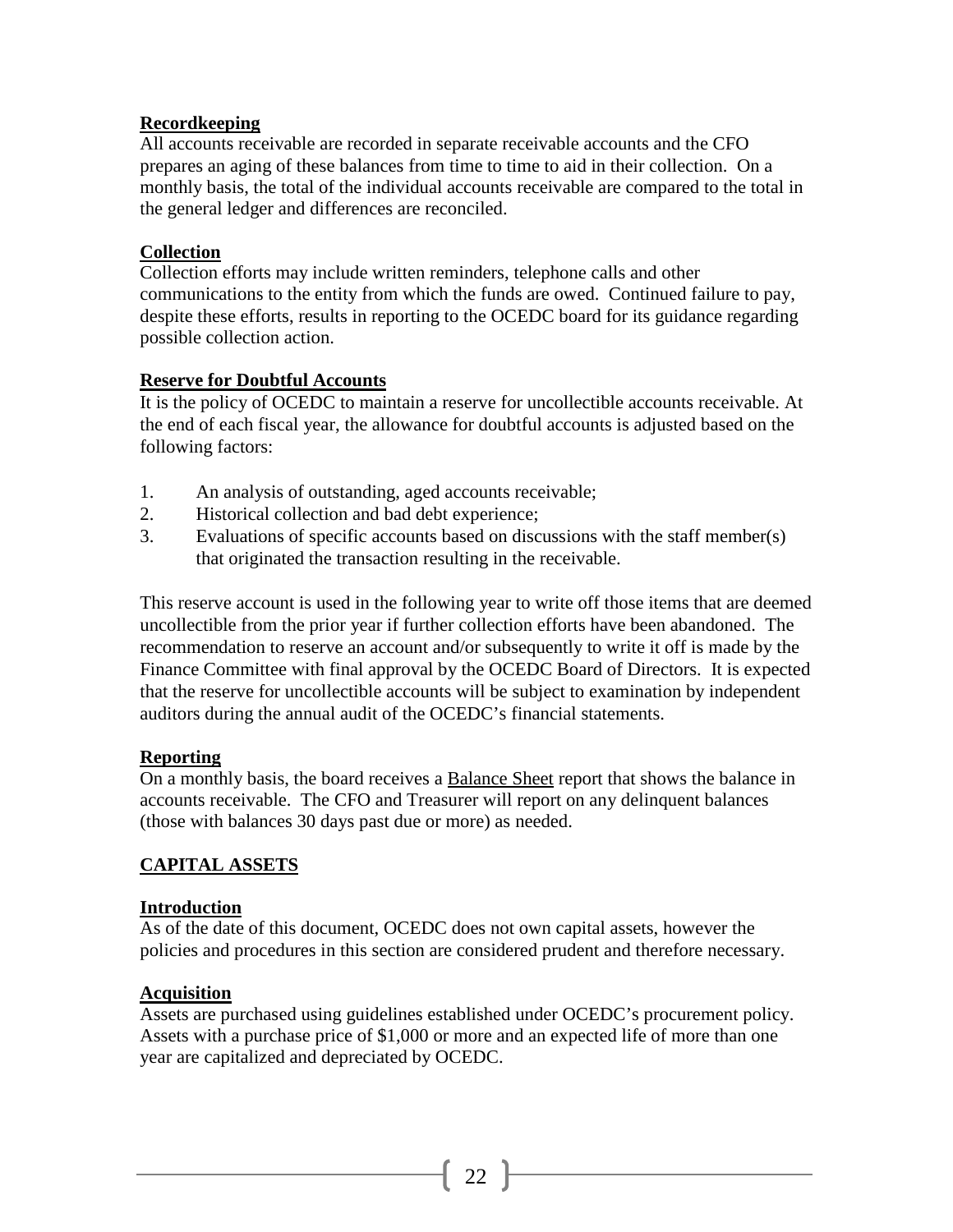#### **Recordkeeping**

The CFO maintains a spreadsheet to track capital assets by category. This spreadsheet is also utilized for the purposes of calculating depreciation of the assets. A physical inventory of all assets is conducted on a yearly basis.

#### **Depreciation Guidelines**

Depreciation is computed using the straight-line method over the estimated useful life of the capital asset. Land is not depreciated. Estimated useful lives for the following asset classifications have been established based upon depreciation guidance provided by the office of the New York State Comptroller:

Deferred Acquisition Costs (interest, legal, design fees) - 20 years Building– 20 years Lights, weather system & fencing- 20 years Building Improvements – 10 years Equipment  $-3$  to 7 years

#### **Risk Assessment**

OCEDC will periodically perform a risk assessment of all Corporation assets. This assessment may involve the work of an outside insurance consultant or may be performed by staff. The goal of this risk assessment is to determine whether assets are adequately safeguarded and insured to prevent loss to OCEDC.

#### **Disposal**

The Public Authorities Accountability Act (PAAA) of 2005 requires that OCEDC name a 'Contracting Officer' to supervise and direct the disposition of property. As stated in the OCEDC staff section of this manual, OCEDC's CFO has been designated as the Contracting Officer for purposes of PAAA compliance.

Real property owned by the OCEDC must be appraised before disposal. Property whose value is not readily determinable against similar property due to its unique nature or circumstances must be appraised before disposal. PARA requires that property may be: (1) disposed of at market value or (2) for an amount less than fair market value only if certain criteria are met (these exceptions are detailed below). Generally, all disposals of property will be done through a publicly advertised bid. All bids must be publicly disclosed. Price and other factors may be considered, and the award must be made with reasonable promptness, or all bids will be rejected. Additionally, all dispositions must be evidenced by a deed, bill of sale, lease or other instrument.

#### **Exceptions to Disposal Rules**

Property may be disposed of through negotiation or auction without public bidding -only if the disposition:

- is less than  $$15,000$  or,
- will be to the state or any political subdivision thereof, or,
- is intend to further the public health, safety, welfare or economic development of the County, and,

 $\begin{bmatrix} 23 \end{bmatrix}$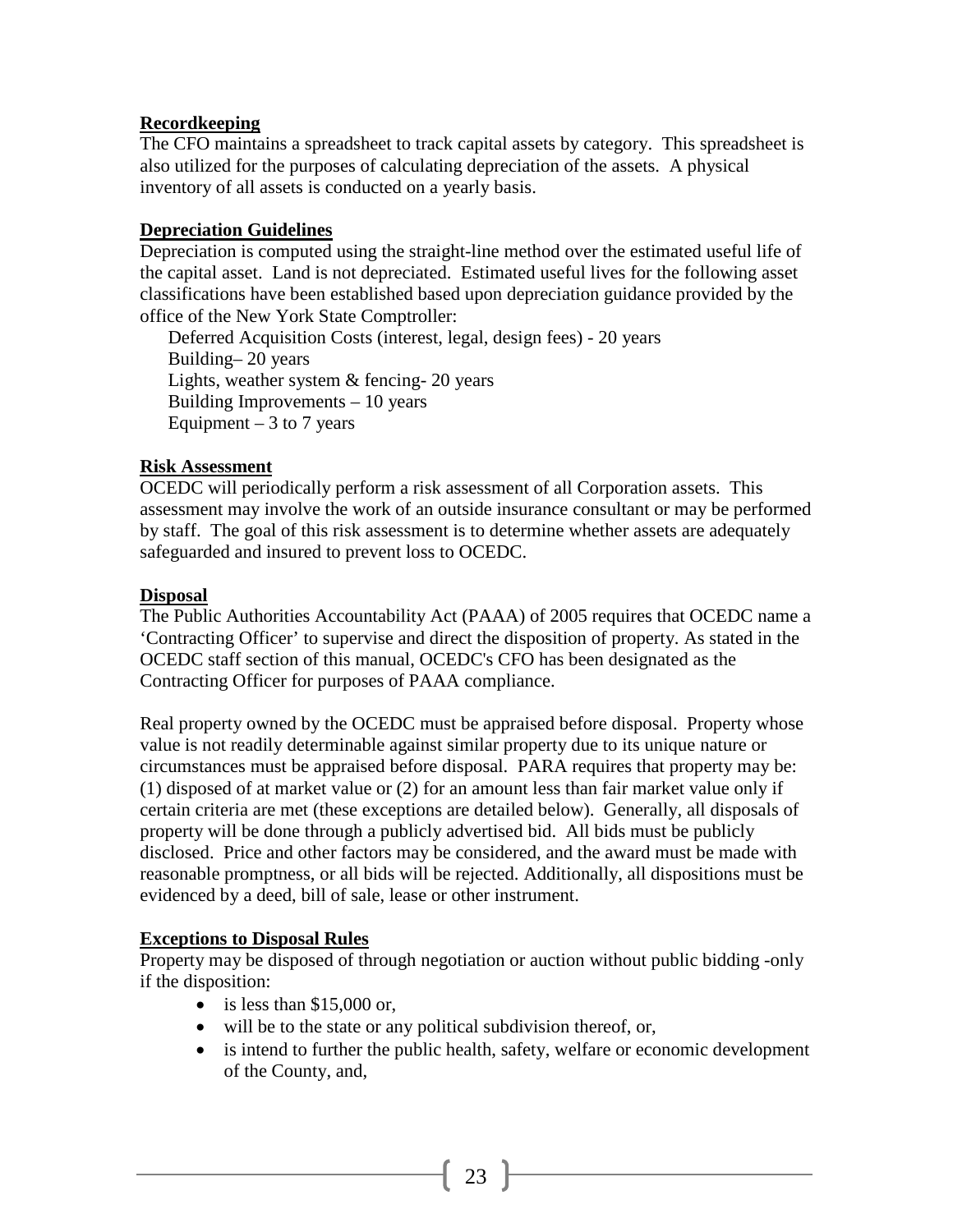- A board resolution authorizing the transaction is duly approved by the OCEDC board, and,
- If the disposition is of personal property with an estimated fair market value in excess of \$15,000, or is real property with an estimated fair market value in excess of \$100,000 (by lease if the annual rent over the term of the lease is in excess of \$15,000), or any property disposed of by exchange, no less than 90 days prior to the disposition a written explanation is filed with the New York State:
	- o State Comptroller;
	- o Director of the Budget;
	- o Commissioner of General Services; and
	- o Legislature.

Property may be disposed of for less than fair market value only if the disposition:

- Is to a government or other public entity, and that the terms and conditions of the transfer require that the assets remain with the government or other entity, or,
- The purpose of the transfer is within the purpose, mission, or governing statute of OCEDC, or,
- With written notification to the County Executive and County Legislature to be subject to denial by either body within 60 days of receiving such notification

When the disposal of property for less than its fair market value has been proposed, the Executive Director will provide the following information to the ABO, and to the public via the OCEDC web site:

- A full description of the asset;
- An appraisal of the fair market value of the asset
- A description of the purpose of the transfer, and a reasonable statement of the kind and amount of the benefit to the public resulting from the transfer;
- A statement of the value to be received compared to the fair market value;
- The names of any private parties participating in the transfer;
- The names of other private parties who have made an offer for such asset, the value offered, and the purpose for which the asset was sought;

The OCEDC Board must authorize all disposals of property for less than fair market value and will evidence their consideration of the above factors by a written determination documenting that there is no reasonable alternative to the proposed belowmarket transfer that would achieve the same purpose of such transfer.

#### **ACCOUNTS PAYABLE & PROCUREMENT**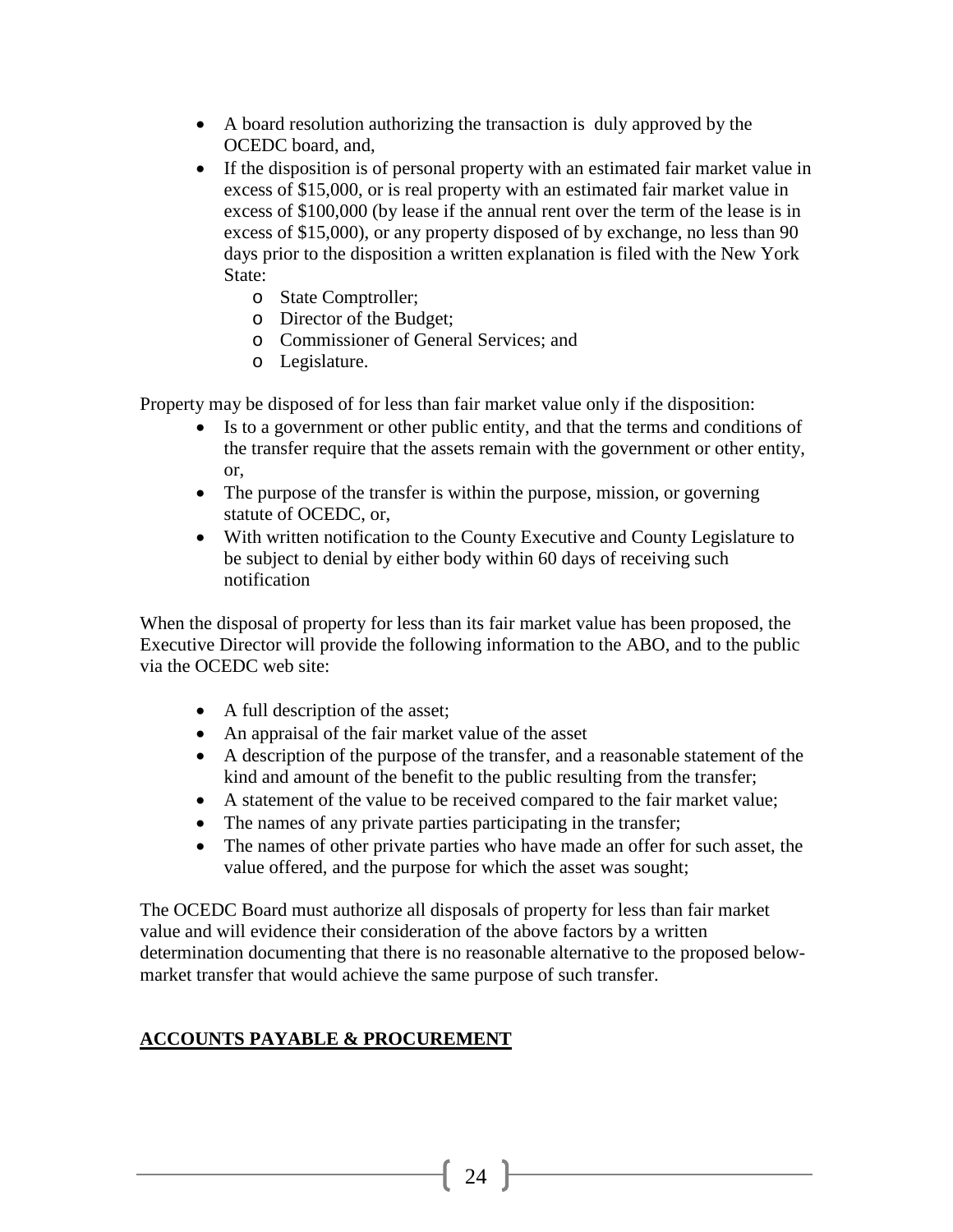## **Introduction**

Buying the right goods or services at the right price not only keeps OCEDC operating effectively, but also insures the proper use of corporate funds and guards against allegations of favoritism and fraud. OCEDC endeavors to purchase the best products and services at a fair price.

#### **Sales Tax Status**

As a private, not-for-profit corporation, OCEDC is exempt from payment of New York State Sales Tax on purchases made for corporate usage. Proof of OCEDC's status may be required at the time a purchase is made. A copy of OCEDC's Certificate of Establishment (see Appendix) should be made and given to each OCEDC vendor. If, for whatever reason, a vendor refuses this documentation, the sales tax should be paid at the time of purchase and a refund claim should be submitted New York State Tax Department, Sales Tax Audit Bureau on New York State Sales Tax Form AU-11.

#### **Purchasing Guidelines**

OCEDC uses the following purchasing guidelines to secure competitive prices:

| <b>Purchase Contracts</b> | <b>Verbal Quote</b> | <b>Written Quote</b> | <b>Bid Required</b>   |
|---------------------------|---------------------|----------------------|-----------------------|
| <b>Under \$2,000</b>      | One needed          |                      |                       |
| \$2,000 to \$19,999       |                     | Three needed         |                       |
|                           |                     | Review and           |                       |
|                           |                     | recommendation       |                       |
|                           |                     | to Board by CFO      |                       |
|                           |                     | or Director          |                       |
|                           |                     | Final approval       |                       |
|                           |                     | by Board             |                       |
| \$20,000 and up           |                     |                      | • Publicly advertised |
|                           |                     |                      | bidding process       |
|                           |                     |                      | (follow Ontario       |
|                           |                     |                      | County bidding        |
|                           |                     |                      | procedures)           |

Verbal and written quotes need to be documented by the staff member purchasing the service or product (written quotes need CFO or Executive Director review and recommendation to the Board for approval of the chosen vendor). This documentation should be maintained in the vendor file and compared to invoice(s) received from this vendor.

## **Preferred Source Procurement**

Section 162(4) of State Finance Law requires public authorities and public benefit corporations as defined by Title 1 Section 2 of the Public Authorities law, to purchase certain approved products and services from preferred sources if available. The EDC will endeavor to purchase services and commodities from preferred sources if the product or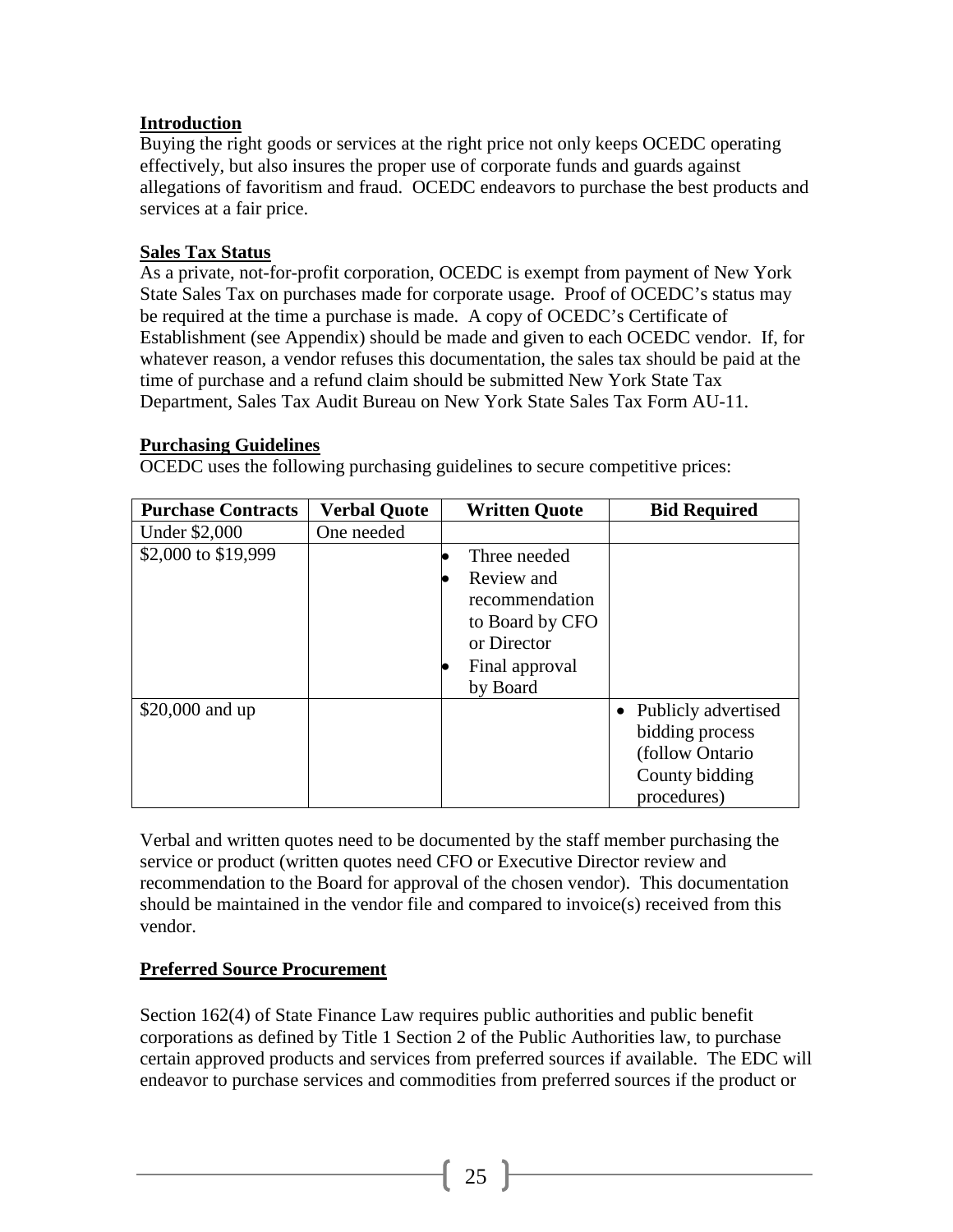service meets the EDC's needs in form, function, and utility. The following are NYS's three Preferred Source Organizations:

New York State Department of Correction Services Division of Industries

New York State Preferred Source Program for People who are Blind

New York State Industries for the Disabled

When an item is needed the EDC shall review the following website for its needed product and services.

<https://nyspro.ogs.ny.gov/content/buying-preferred-source-0>

The website has a combined list of all goods and services offered by the three organizations. Any product or services secured from the above organizations are exempt from New York State's required competitive bid process.

## **Exceptions**

In certain situations, solicitation of alternative proposals or quotes may not be practical. These situations include:

Professional Services- Professional services are services requiring special or technical skill, training or expertise. The individual, company or firm must be chosen based on accountability, reliability, responsibility, skill, knowledge, absence of conflict of interests, reputation, education and training, judgment, integrity, continuity of service, experience, and moral worth. Furthermore, certain professional services to be provided to OCEDC, e.g., legal and accounting services, impact potential liability of OCEDC and its members. These qualifications and the liability concerns of OCEDC are not necessarily found or addressed in the individual, company or firm that offers the lowest price. The natures of these services are such that they do not readily lend themselves to competitive procurement procedures. The circumstances involving the need for a particular vendor should be documented including such information as specialized knowledge and/or experience.

Sole Source- A sole source can be a manufacturer or service provider for which there are no other sources offering an equal or equivalent product. Prior to a vendor being considered a sole source, a letter on the vendor's letterhead must be on file detailing their sole source status. Sole Source status must be approved by the OCEDC Board of Directors.

Emergency Purchase- An emergency is an urgent need which requires immediate action and cannot reasonably wait until the next scheduled board meeting. These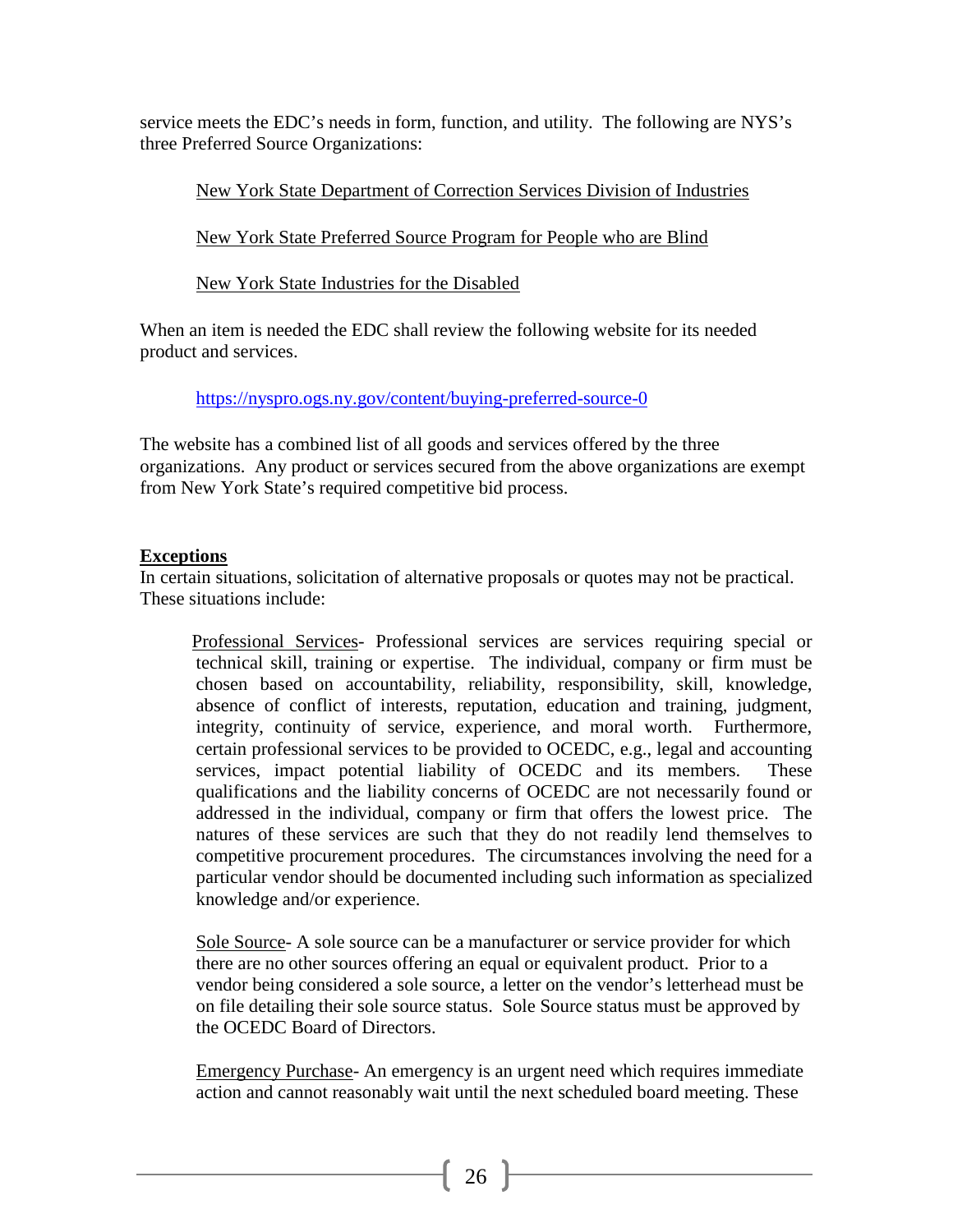goods or services must be purchased immediately; a delay in order to seek alternate proposals may threaten the life, health, safety, economic well-being or welfare of the OCEDC. This section does not preclude alternate proposals if time permits. When an occurrence or condition is unforeseen, it should happen rarely and the circumstances around it shall be well documented.

In case of an emergency as defined above, the Executive Director, or in his absence, the Deputy Director, is authorized to commit corporate resources if circumstances require his or her action before a scheduled board meeting as follows:

- 1. The Executive Director, or in his absence, the Deputy Director, may commit funds at his or her sole discretion up to \$1,000.
- 2. The Executive Director, or in his absence, the Deputy Director, with the Chair's approval, may commit up to \$5,000.

In addition, the Chair of the Board may commit Corporate resources if circumstances require his or her action before a scheduled board meeting and if said action necessitates the exclusion of involvement of the Executive Director (i.e. conflicts of interest exist) as follows:

- 1. The Chair may commit funds at his or her sole discretion up to \$1,000.
- 2. The Chair, with another board officer's approval, may commit up to \$5,000.

All such commitments by the Executive Director or the Chair of the Board will be presented to the board at the next scheduled meeting for ratification.

#### **Compliance with Procurement Lobbying Law**

OCEDC is required to comply with the law which governs contacts between the OCEDC and individuals/entities during the bidding process. The law establishes a restricted period, essentially the time between when the earliest notice of the Request for Proposal (RFP) is given and when the final contact is awarded, during which time contact between bidders and the OCEDC are restricted to a person designated by the OCEDC. The OCEDC is required to:

- Designate a person to be contacted by bidders. For OCEDC this person is the CFO;
- Maintain records of contacts (including name, address, telephone number, place of employment and occupation) with bidders during the restricted period;
- Include copies of this policy in the OCEDC's RFP documents;
- Receive affirmation from all bidders of their understanding of the provisions of this law and their agreement to comply;
- Include a certification in the contract that all information provided to OCEDC is complete, true and accurate. This language must allow the OCEDC to terminate the contract if it is found that the certification is intentionally false or incomplete; and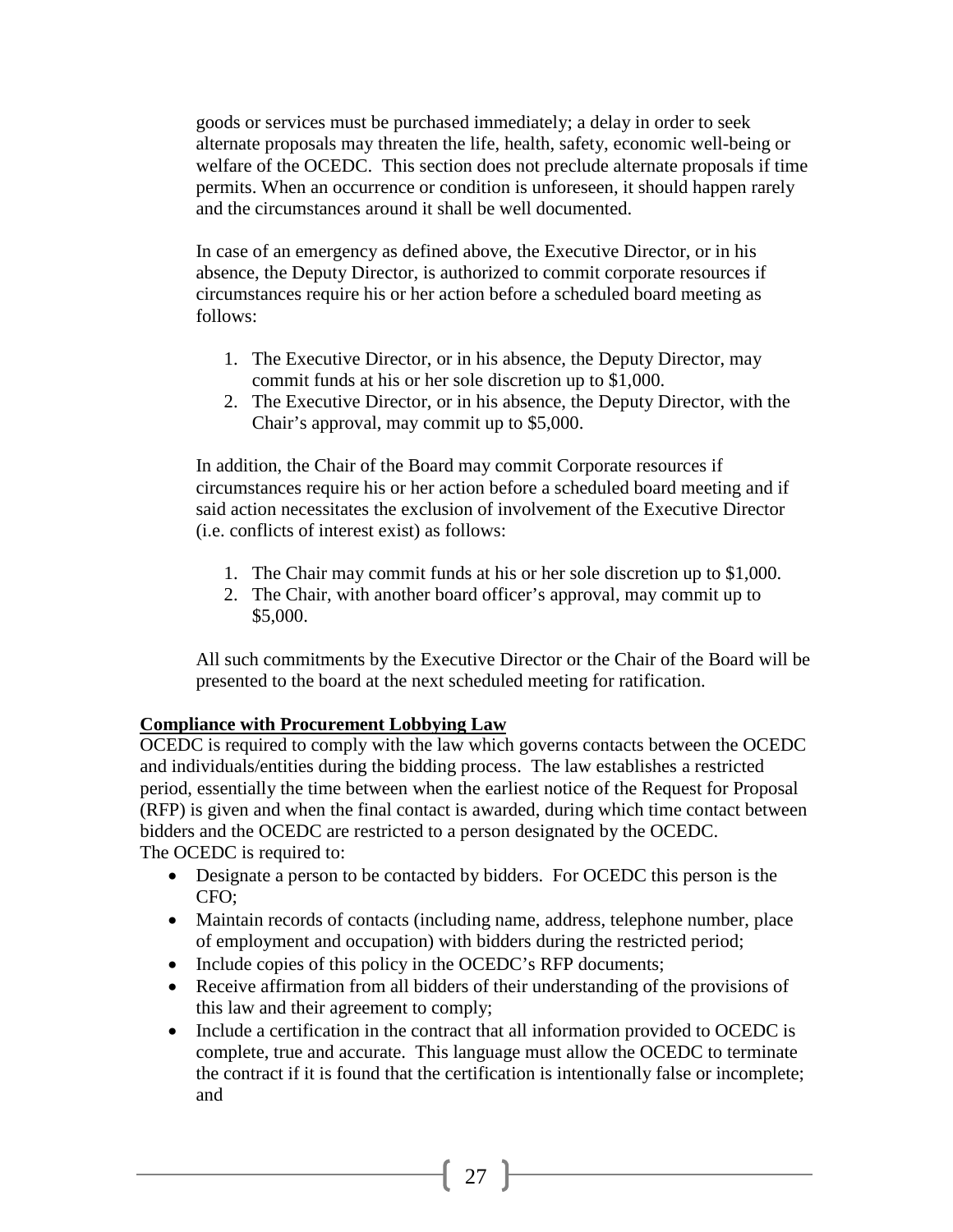• OCEDC staff must notify OCEDC counsel in the event they become aware of a violation of this policy.

#### **Impermissible Contact**

If the OCEDC (staff or any Board member) is contacted by a vendor or potential vendor in such a manner as to attempt to unduly influence solicitation procurement, the chair of the Governance Committee will be immediately notified by the Procurement Officer to discuss the severity of the action and determine if further action is required. If it is determined that there is no cause to believe the allegation is true then the matter is documented and given to the Procurement Officer to file away. If there is cause to determine that an impermissible contact was made then the vendor or potential vendor shall be notified in writing that an investigation is being held. Results of the investigation may include a 'no wrong doing' finding or a willful violation of State Finance Law 139 j(3) resulting in a non-responsible candidate for services. In either case the Offeror shall be notified in writing of the determination. All documents are held in the Procurement Officer's files.

#### **CORPORATE CREDIT CARD POLICY**

#### **General**

- The Ontario County Economic Development Corporation (the "Agency"), at the discretion of the Board of Directors, shall maintain a corporate credit card account for use by its employees or employees of Ontario County who have been designated to work for the Agency by contract agreement.
- A corporate credit card will be issued to personnel and/or contracted personnel from Ontario County at the discretion of and upon written approval of the Chief Executive Officer ("CEO"). In the instance that the CEO should receive a corporate credit card then the written approval shall come from the Chair of the Agency's Board of Directors.
- The staff member whose name appears on the corporate credit card (the "Cardholder") shall complete and sign the statement attached to the 'Corporate Credit Card Usage Policy' and submit it to the Chief Financial Officer ("CFO") prior to use of the corporate credit card.
- The corporate credit card shall be paid in full monthly by the Agency. No balances except for current charges shall be carried on the card.
- The corporate credit card account shall maintain a five thousand dollar (\$5,000) credit limit. Changes in limit can only be authorized by the Board of Directors.
- All uses of the corporate credit card are subject to the purchasing guidelines outlined in the Agency's Policy and Procedures Manual.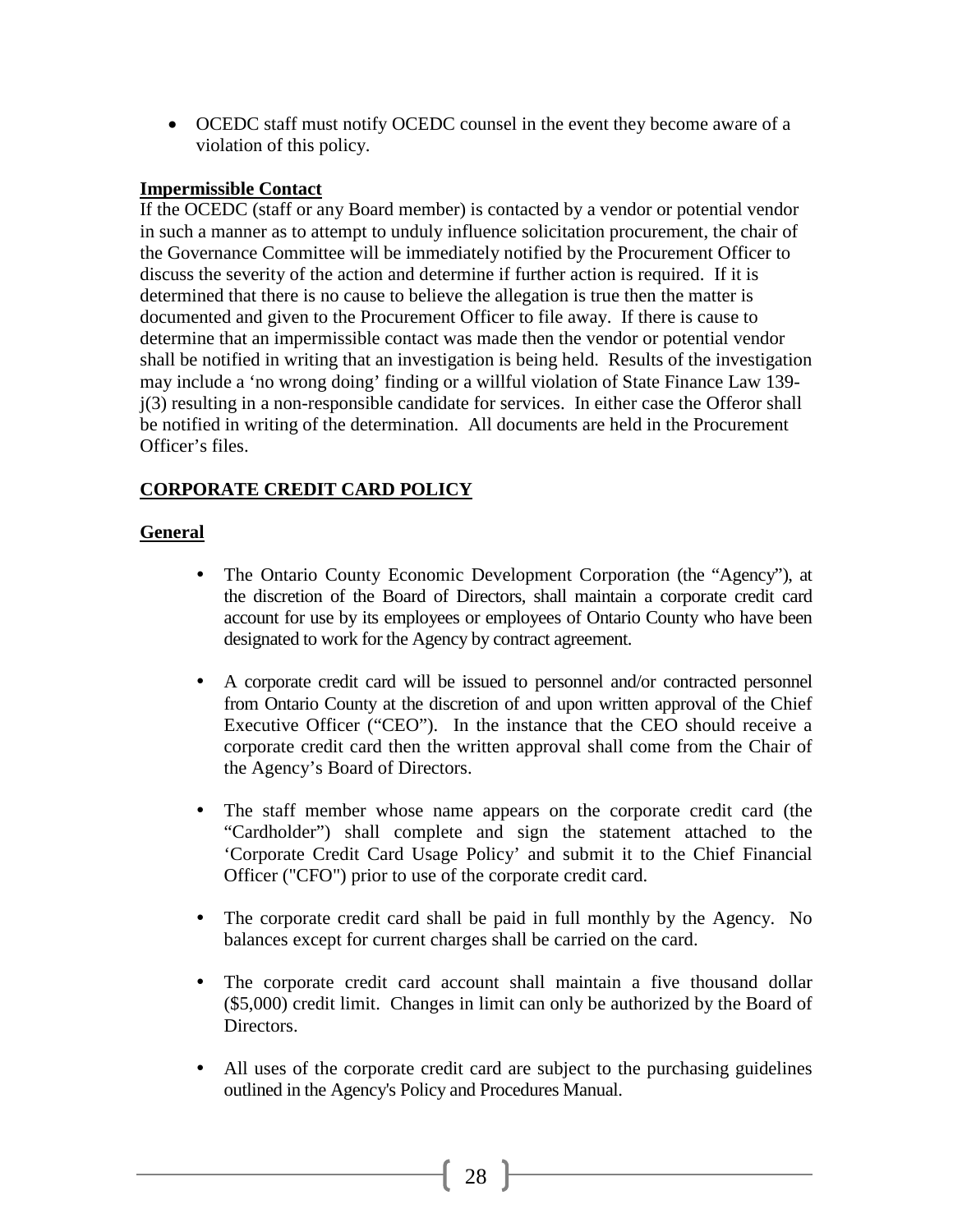• The credit card may not be used to procure cash advances nor for any illegal purchases.

#### **Usage**

- A corporate credit card shall be issued to an employee of the Ontario County Economic Development Corporation (the "Agency"), or employees of Ontario County who have been designated to work for the Agency by contract agreement, at the discretion of and upon written approval of the CEO. In the instance that the CEO should receive a corporate credit card then the written approval shall come from the Chair of the Agency's Board of Directors.
- The staff member or contracted employee of Ontario County whose name appears on the corporate credit card (the "Cardholder") shall complete and sign the statement attached to this Policy and submit it to the Chief Financial Officer ("CFO") prior to use of the corporate credit card.
- The Cardholder will sign the credit card immediately upon receipt.
- Acceptance of the credit card by the Cardholder implies acceptance and agreement with the policies and procedures set forth in the credit card agreement.
- The Cardholder will ensure that use of the credit card is within the purchasing guidelines outlined in the Agency's Policy and Procedures Manual.
- The credit card may not be used to procure cash advances nor for any illegal purchases.
- The Cardholder is responsible at all times for the physical security of the credit card.
- The Cardholder will immediately notify both the credit card services company and the Chief Financial Officer if the card is lost or stolen.
- The Cardholder shall retain all receipts, and will provide them for reconciliation purposes to the CFO at the first available opportunity but no later than the credit card statement date.
- The credit card must be returned immediately to the Agency if:
	- o Requested by the CFO;
	- o The Cardholder is no longer employed by the Agency and/or Ontario County.
- The Cardholder agrees to cooperate fully with the Agency if an incorrect charge is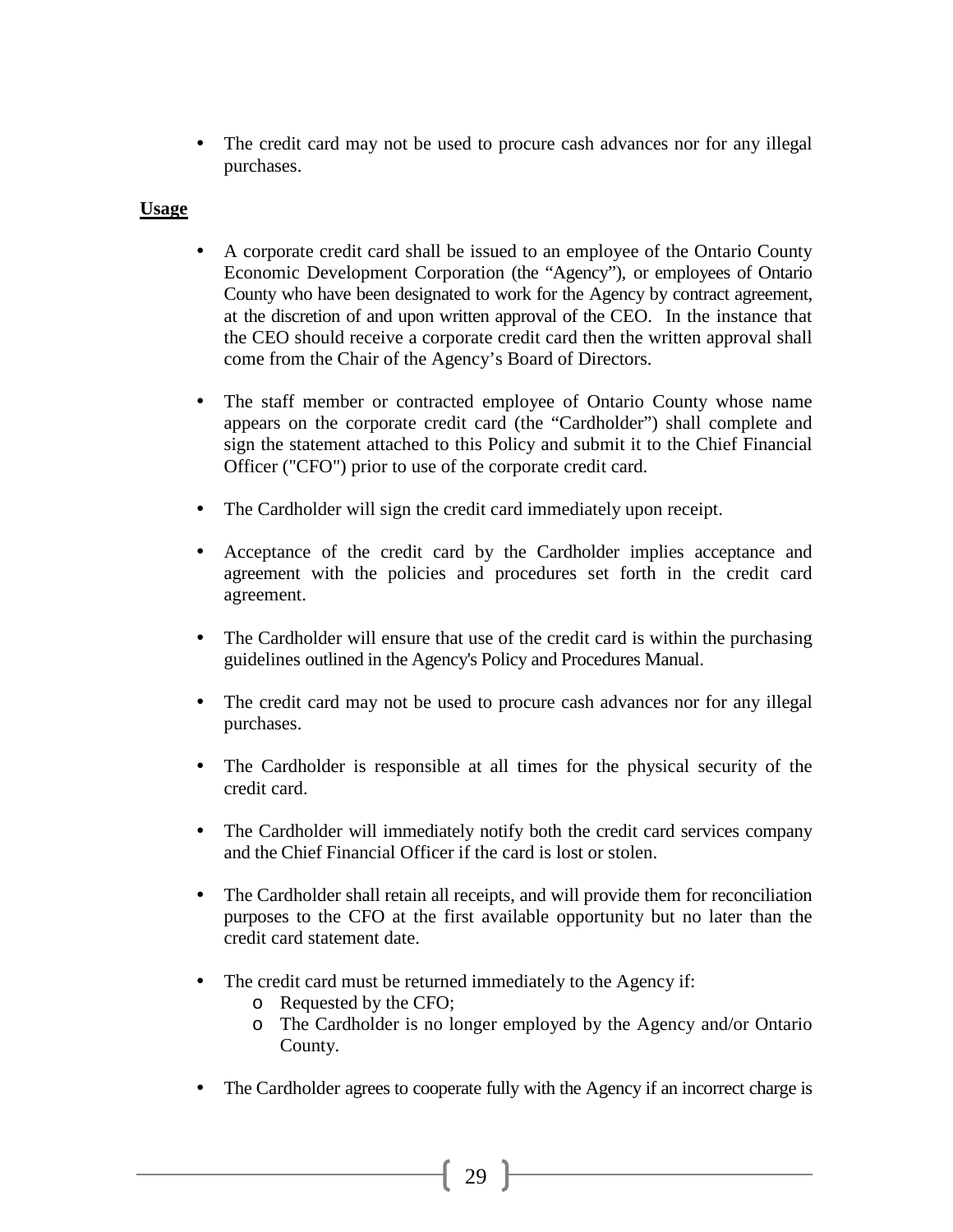identified on the Cardholder's statement.

 No purchases of a personal nature shall be made with the corporate credit card.

#### **Conferences and Training**

Conferences and training opportunities are beneficial to OCEDC since they provide a forum for board members and staff to gain new skills and keep up-to-date on the most current trends in economic development and board governance. Any staff or board member attending conferences or training to be paid for in whole or in part by the OCEDC shall submit to the Executive Director a Conference and Training Voucher. . The voucher should contain a brief description of the event including costs and benefits for review and approval. The Executive Director's attendance requires pre-approval by one of the officers of the board of directors.

#### **Reimbursable Business Expenses**

OCEDC will reimburse all reasonable, business-related expenses incurred by the board or staff member. In some cases (see Conferences and Training), these expenses will require prior approval. Business expenses incurred by the board or staff member must be documented on a Conference and Training Voucher and submitted within one month of the expenditure. The business purpose of each expense must be fully documented. The Executive Director reviews and signs each voucher. The Executive Director's vouchers shall be reviewed and signed by an officer of the board of directors. Some common business expenses are discussed below. As a rule, board or staff members should choose the most reasonably economical option available to them when incurring business expenses.

#### **Mileage**

Mileage is reimbursed at the current Internal Revenue Service published rate in effect at the time of travel. Mileage is only reimbursed for use of staff or board member-owned vehicles. Commuting mileage for staff members is not reimbursable.

#### **Air, Bus or Train Travel**

The OCEDC will pay for the cost of coach or economy rates using the most reasonably cost- effective routing available when air, bus or train travel is necessary. Staff and board members are encouraged to book transportation as early as possible in order to get the most economical rates.

#### **Lodging**

Lodging is reimbursed if travel takes the staff or board member 75 miles or more away from home and reasonably requires an overnight stay. Room sharing, if appropriate, is encouraged. Expenses incurred related to a spouse or companions are not reimbursable. Expenses submitted for reimbursement by corporate staff or board member(s) cannot be more than if the staff or board member had traveled alone. Items such as house cleaner, valet or laundry service, in-room movies, alcoholic beverages and personal items are not reimbursable.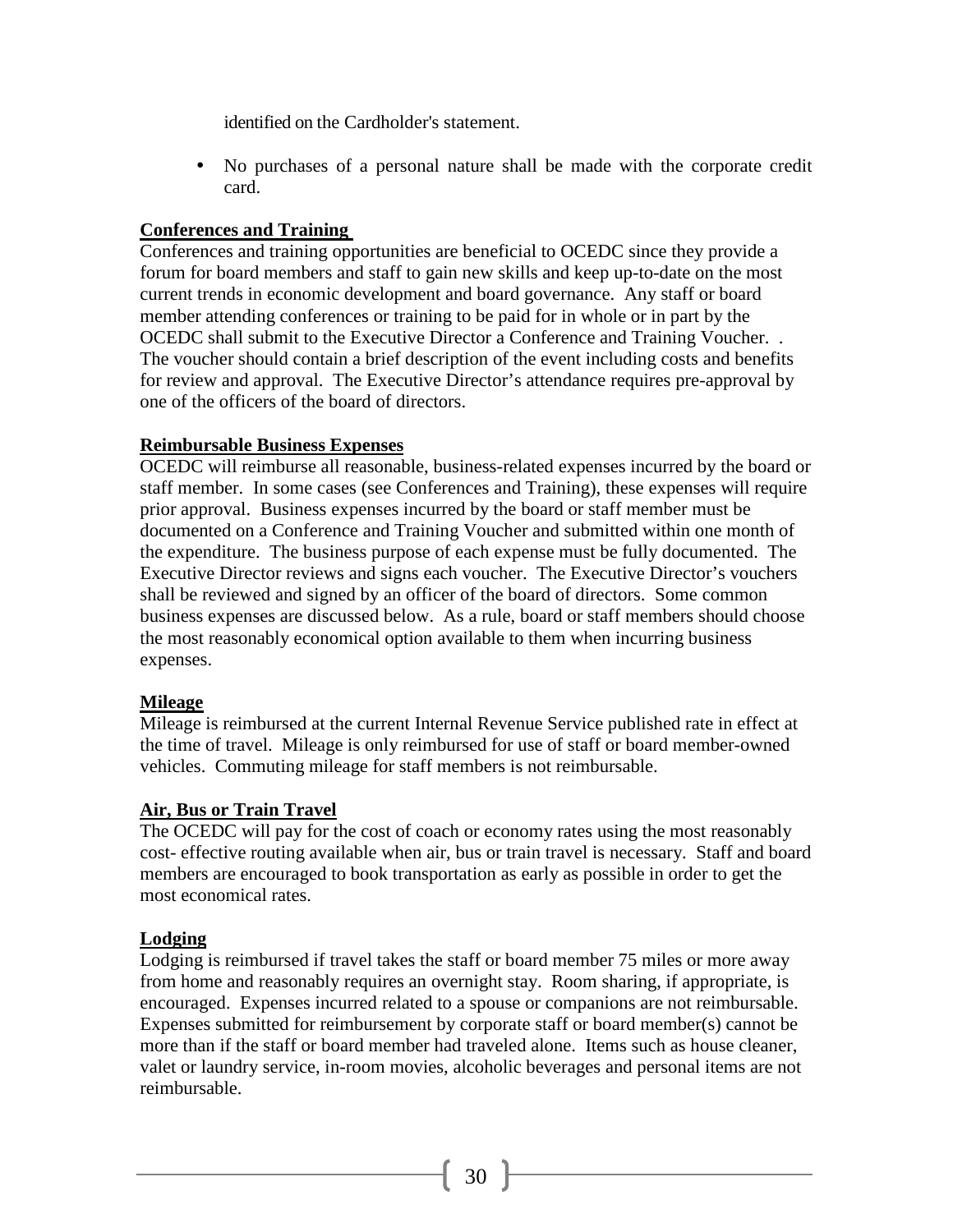#### **Meals**

OCEDC staff and board members may incur meal and other related expenses such as tips during day training or daily Corporation business, if these expenses are directly related to activities of OCEDC and reasonable in amount. Items such as alcoholic beverages and personal items are not reimbursable. Attendees and business purpose must be fully documented when submitting for reimbursement.

If an employee is traveling to an overnight conference with prior approval, then the use of per diem rates for meals and incidental expenses is required and no receipts are necessary. Meals and Incidental Expenses include meals, tips and fees for food, and luggage handling. Meal and Incidental Expense reimbursement shall be in accordance with the rate set forth by the Internal Revenue Service. Some areas of the country may have different per diem reimbursement rates. Staff should consult with the CFO to obtain these rates. Staff and board members will not be entitled to reimbursement for the cost of meals that are included in the costs of the conference.

#### **Tips**

Tips, when appropriate are reimbursable. Tips should be limited to 20% of the total bill in the case of meals and as reasonable and customary amounts in other cases.

#### **Telephone**

Cellular telephones should be used whenever possible for business calls by OCEDC staff. In the event that use of a cell phone is impractical, reasonably necessary business calls will be reimbursed when the board or staff member is at a Corporation-approved overnight conference or training. Personal phone calls will be reimbursed up to a \$5.00 daily maximum.

#### **Recording of Accounts Payable**

All valid accounts payable transactions, properly supported with the required documentation, shall be recorded as accounts payable in a timely manner. Accounts payable are processed on a daily basis. Information is entered into the accounting software system from approved invoices (See Cash Disbursements section) with appropriate documentation attached.

It is the policy of OCEDC that only original invoices will be processed for payment unless duplicated copies have been verified as unpaid by researching the vendor records. No vendor statements shall be processed for payment.

#### **SECURITY**

#### **Introduction**

The security of the paper and electronic files is an important function of OCEDC's staff.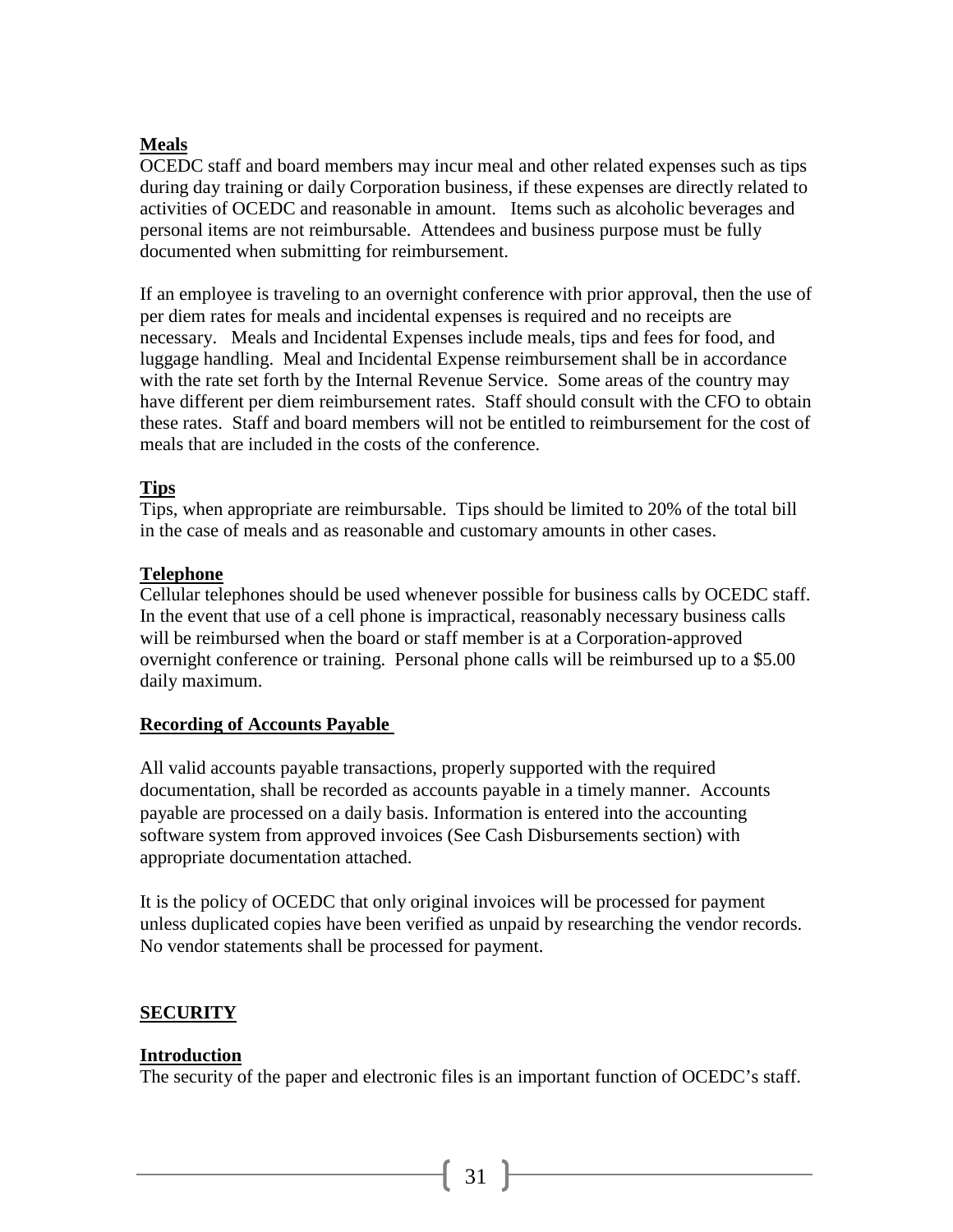Accounting records are maintained in a secured area in the CFO's office. Blank checks and petty cash are secured as discussed in the Cash Management/Treasury section, above.

## **Access to Electronically Stored Accounting Data**

The CFO and Finance Clerk(s) shall utilize passwords to restrict access to accounting software and data. Only the CFO and Finance Clerk(s) will be assigned passwords that allow access to the system. Accounting personnel are expected to keep their passwords secret and to change their passwords on a regular basis, no less frequently than quarterly.

## **Storage of Back-Up Files**

OCEDC maintains its electronic data files on a secure server which is backed up on a regular basis.

## **TIMELINE**

**January** 

- Authorized signers cards and board approval for new check signers as necessary-*CFO*
- Schedule of Investments- *CFO*
- Follow up letter sent to OCEDC projects that have not responded to monitoring letter*-CFO & Executive Director*

Board Survey – *OCEDC staff*

## February

- Annual financial statements are prepared and audited- *CFO/Public Accounting firm*
- Federal Single Audit is prepared if required *CFO/Public Accounting Firm*

March

- The following are filed with the Ontario County clerk and Ontario County's Finance Director by month end and posted on OCEDC's web-site as soon as practical (those items noted are included in PARIS reporting system):
	- **CEDC** Annual Report
	- Audited Financial Statements (requires board approval and CEO and CFO certification)
	- **Management Letter from public accountants** 
		- -*Executive Director, CFO*
- Annual Disclosure/Conflict of Interest sign off (5/15) *CFO*
- Annual Meeting
- Board review & approval of Mission Statement and performance measures*-CEO/CFO/Board*
- Board review & approval of Investment Guidelines*- CEO/CFO/Board*
- Board review & approval of Whistleblower Policy*- CEO/CFO/Board*
- Distribute Annual Disclosure Statement-Conflict of Interest *– OCEDC staff*
- Property Use and Disposition Guidelines Annual Review *CFO*